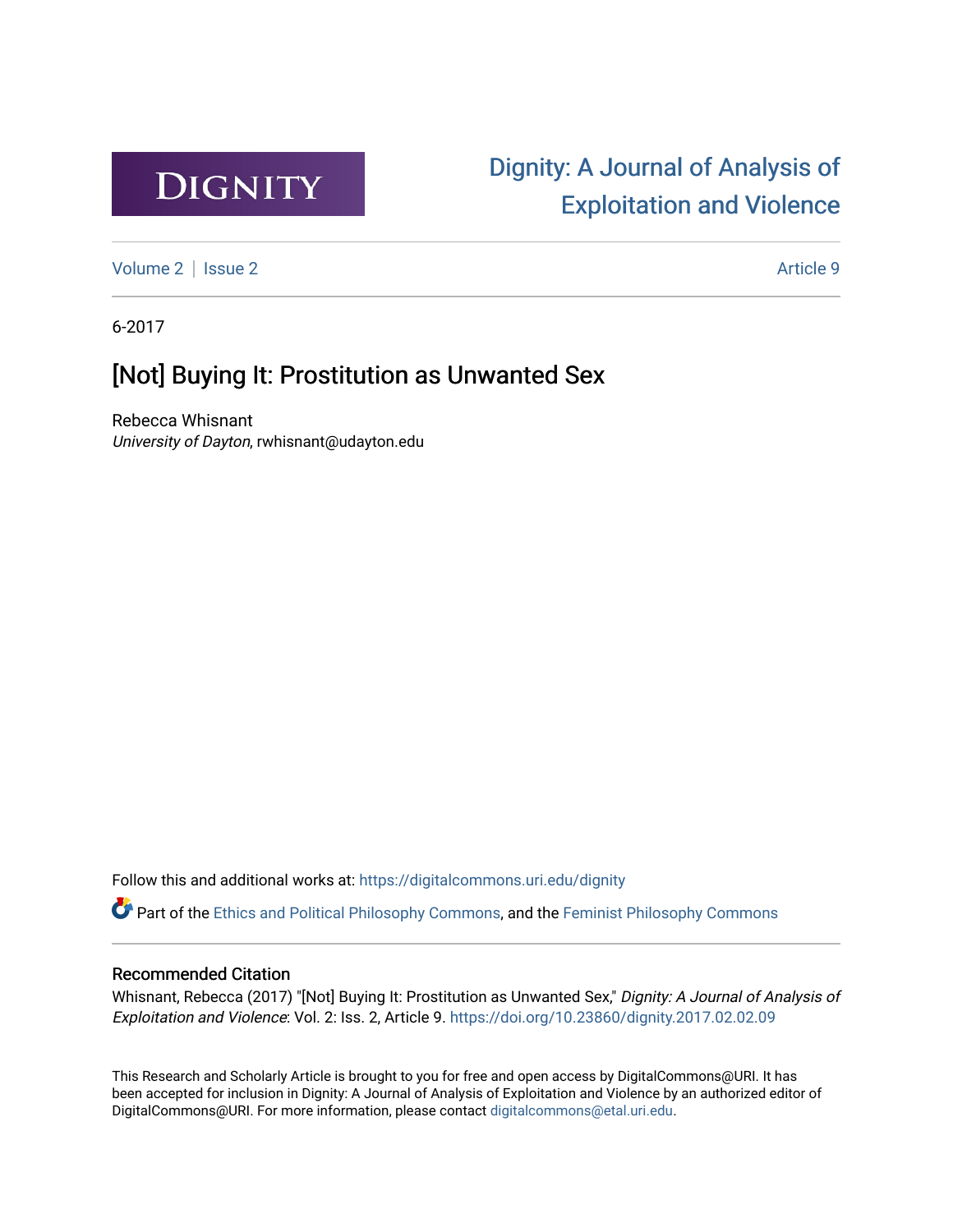## [Not] Buying It: Prostitution as Unwanted Sex

## Abstract

Noting the relative invisibility of prostitution buyers, or Johns, in discussions of the morality of prostitution, this article criticizes Johns' behavior on the grounds that they are culpably involved in causing the typical harms of prostitution in the lives of the women whom they pay for sex. Those harms are, at bottom, the result of being habitually subjected to unwanted sex, and they are exacerbated rather than mitigated by such sex being bought and paid for. Efforts to normalize and legalize sex-buying should therefore be resisted.

## Keywords

prostitution, trauma, sex, harm, dissociation, money, violence, silencing, men, johns

## Creative Commons License



This work is licensed under a [Creative Commons Attribution-Noncommercial-No Derivative Works 4.0](https://creativecommons.org/licenses/by-nc-nd/4.0/) [License](https://creativecommons.org/licenses/by-nc-nd/4.0/).

## Acknowledgements

For helpful comments and suggestions, thanks are due to the Dignity reviewers, to my departmental colleagues, and to audience members at the conference on Gender, the Body and Objectification in Sheffield, UK. Dignity thanks the following reviewers for their time and expertise: Janice G. Raymond, Professor Emerita, University of Massachusetts, Amherst, Board of Directors, Coalition Against Trafficking in Women (CATW), USA; Mar Brettmann, Executive Director, BEST, Business Ending Slavery and Trafficking, USA; and Marjut Jyrkinen, Associate Professor, Work-Life Equality and Gender Studies, Research Director of the Social and Economic Sustainability of Future Work-Live (WeAll) Consortium, University of Helsinki, Finland.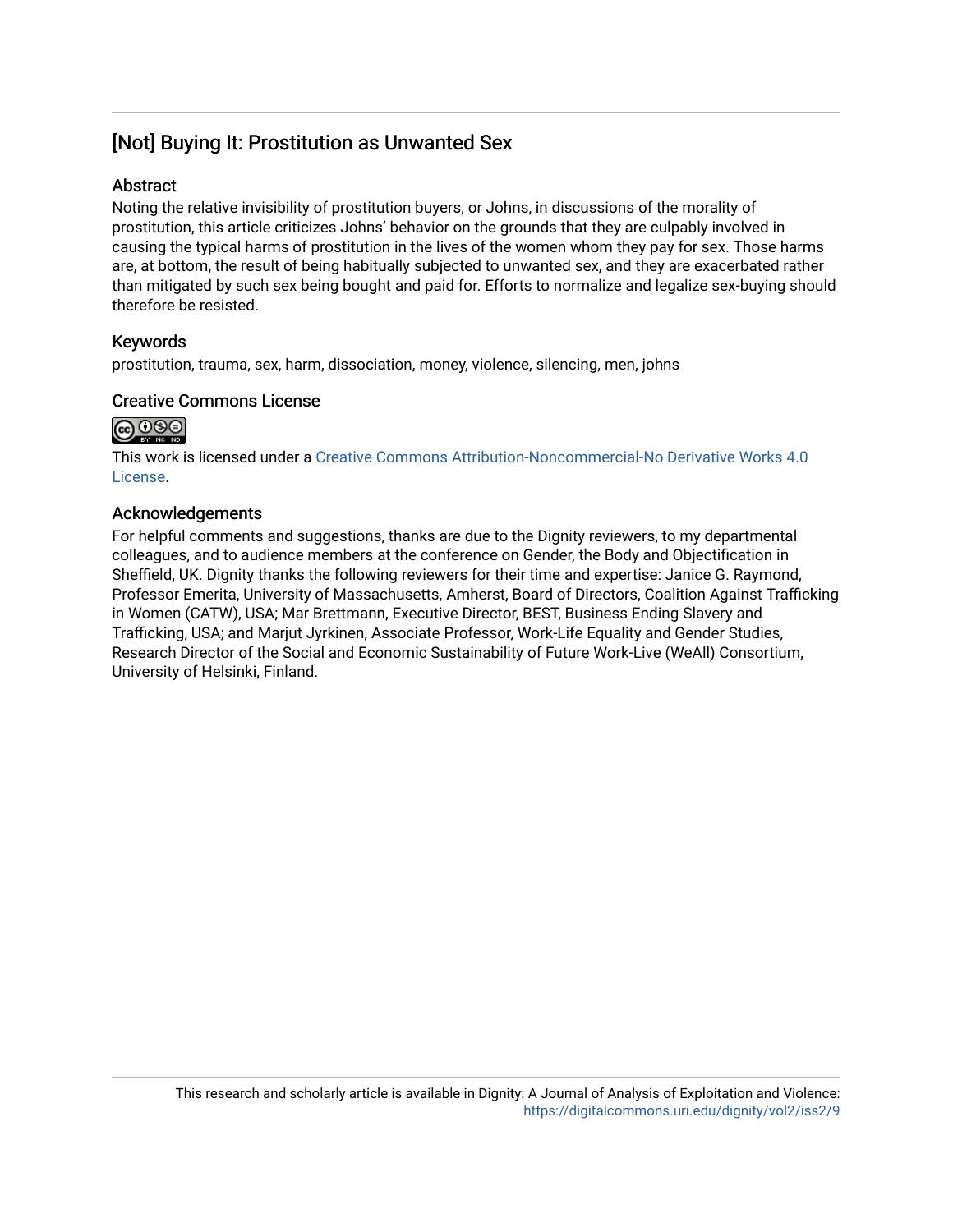

A JOURNAL ON SEXUAL EXPLOITATION **AND VIOLENCE** 

*Volume 2, Issue 2, Article 9, 2017 DOI:10.23860/dignity.2017.02.02.09*

## **[NOT] BUYING IT: PROSTITUTION AS UNWANTED SEX**

## **Rebecca Whisnant**

*University of Dayton*

### **ABSTRACT**

Noting the relative invisibility of prostitution buyers, or Johns, in discussions of the morality of prostitution, this article criticizes Johns' behavior on the grounds that they are culpably involved in causing the typical harms of prostitution in the lives of the women whom they pay for sex. Those harms are, at bottom, the result of being habitually subjected to unwanted sex, and they are exacerbated rather than mitigated by such sex being bought and paid for. Efforts to normalize and legalize sex-buying should therefore be resisted.

#### **KEYWORDS**

prostitution, sex, market, harm, dissociation, money, trauma, violence, silencing, men, johns

ROSTITUTION IS A MULTI-BILLION-DOLLAR INDUSTRY, in which mostly men purchase sexual access to, and sexual activity with, other persons—predominantly women and girls. For some men, this is a routine practice, while **EXECUTE ON SOLUTE AN INDUSTRY, IN WHICH MOST PROSTITUTION** IS A MULTI-BILLION-DOLLAR INDUSTRY, in which mostly men purchase sexual access to, and sexual activity with, other persons—predominantly women and girls. For some visit legal or illegal brothels, and still others hire high-priced escorts. These variations should not obscure the fact that the purchasing behavior itself is remarkably common and consistent, cutting across standard political, religious, ethnic, and national lines among men (Monto 2004). 1

Discussions of the morality of prostitution too often focus primarily if not exclusively on the woman's morality (or lack thereof). The male buyer is rendered invisible, and his choices are thus shielded from moral criticism.<sup>2</sup> When his behavior is noticed or remarked upon, it is often assumed to be, if not morally ideal, at least natural: boys will be boys, after all, and they have their needs.<sup>3</sup> The prostitution buyer is "everyman," or so we are told. Not surprisingly, given the attitudes

<sup>&</sup>lt;sup>1</sup> While Monto emphasizes that it is a minority of men who buy sex from women in prostitution, he also makes clear that customers "come from diverse backgrounds, participate in a range of sexual activities, and have a wide variety of motivations for seeking out prostitutes" (2004, p. 165).

<sup>2</sup> There are some welcome exceptions in recent years to the invisibility of the male buyer; see, for instance, Monto 2004 and Coy et. al. 2012.

<sup>3</sup> An exclusive focus on the female sellers, rather than the male buyers, has also characterized many efforts to explain the incidence and prevalence of prostitution. Sheila Jeffreys (1997, p. 214) explains that "One basic assumption of pro-prostitution ideology is that johns are just doing what comes nat-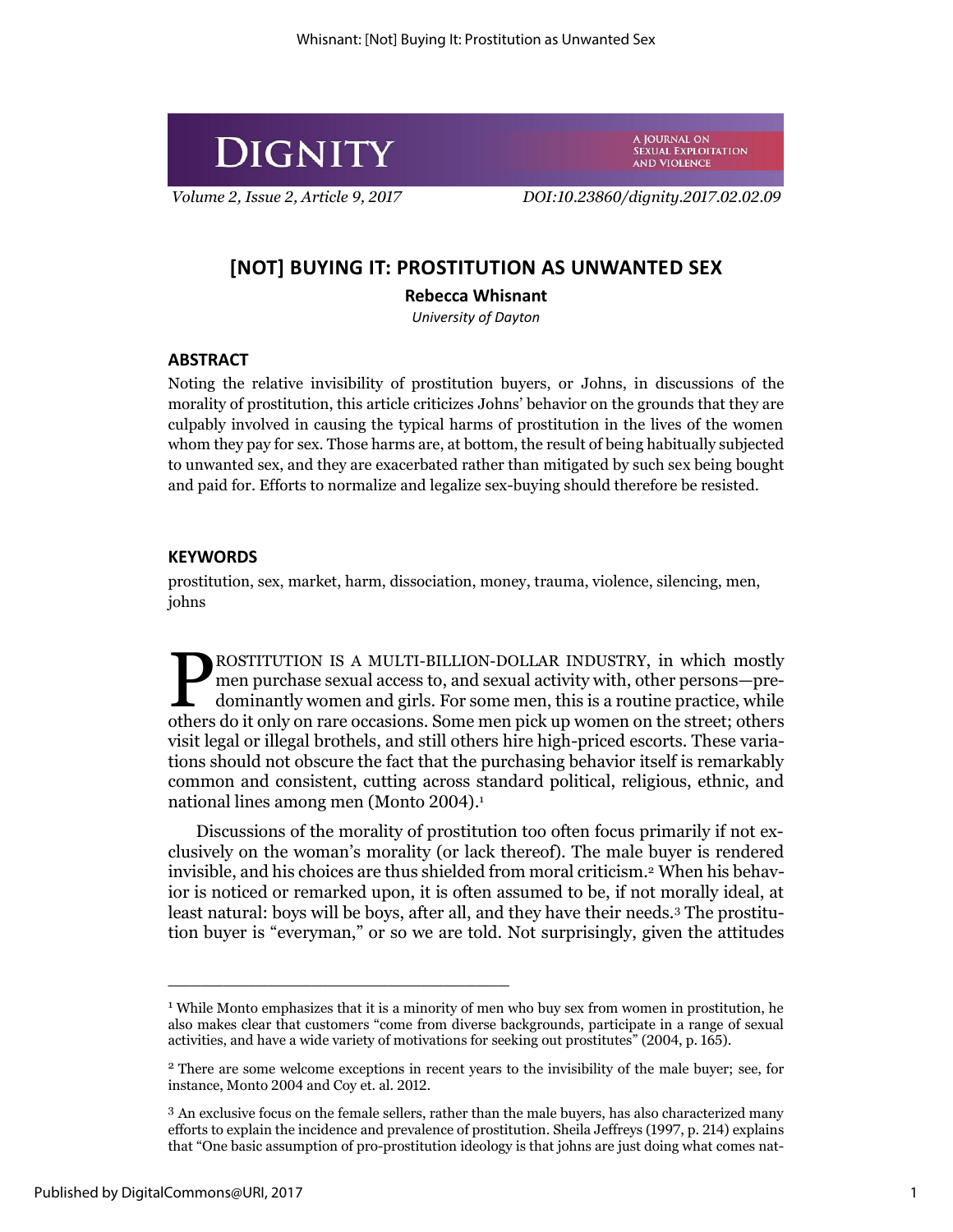just mentioned, he typically sees his own behavior as morally innocuous (Malarek 2009). Let's call him—what else?—John.<sup>4</sup>

Even feminist philosophical work criticizing industries of sexual exploitation tends to be silent on the specific culpability of Johns (Gauthier 2011, Brison 2006). Perhaps this is because such work has often focused broadly on prostitution's damaging social and ideological implications; as Jeffrey Gauthier observes, "feminist criticisms of prostitution have focused on the ways in which the current practice reinforces sexist beliefs about women, and thereby contributes to women's subordination" (2011, p. 174).

While I share many of those criticisms, in this paper I focus primarily on the harms to women involved in prostitution, and thus on some of those who are most directly responsible for causing those harms: the men who buy their services. In this way, my approach mirrors and amplifies the increasing focus in public debates over prostitution on challenging and/or ending demand—that is, on diminishing the harms of prostitution by targeting those who are buying, rather than those who are selling. The most prominent approach here is the so-called "Nordic model" of legislation, which decriminalizes those who sell sex (and supports them in exiting the trade) while criminalizing pimps and buyers. As the Nordic model continues to gain traction in Europe, it is important to underwrite the approach by articulating a clear moral critique of Johns' behavior. While such a critique will not suffice alone to legitimize the Nordic legal approach, to which many empirical and ethical questions are relevant, it would be hard to support that approach absent any moral critique of Johns: if they are not doing anything wrong, then why should their behavior be criminalized?

I have few illusions about my argument herein dissuading prostitution users from continuing to buy sex. Rather, my hope is to affect the judgments of others regarding sex-buying. As I hope to show, and in opposition to the protestations of many "sex work" supporters, we as a society should indeed stigmatize Johns—resisting efforts to legalize and normalize their behavior, and counteracting their networks of mutual support and self-congratulation (Malarek, 2009).

In its broadest outline, the argument herein is simple: what a John does is wrong because he is culpably involved in causing the typical harms of prostitution in the lives of the women whom he uses. Those harms are, at bottom, the result of being habitually subjected to paid, unwanted sex.

As will soon become clear, by "unwanted" I do not mean "nonconsensual." Certainly, many women in prostitution are not there consensually, and prostituted women are routinely raped both by customers and by others. While outrage at such slavery and overt abuse is appropriate, we should not allow it to eclipse the grave harms that I will claim are intrinsic to prostitution itself, including consensual

urally, acting out biologically created, imperative urges in the bodies of prostituted women. Sexologists who have sought an explanation for prostitution have concentrated on the women, since it was the women who were seen as acting abnormally."

<sup>4</sup> Jeffreys points out that the term 'john', invented by prostituted women themselves, is apt in that it conveys the anonymity and interchangeability of customers as the women encounter them. It captures the sense in which, from the women's point of view, the buyers are 'generic males, indistinguishable one from another' (1997, p. 3).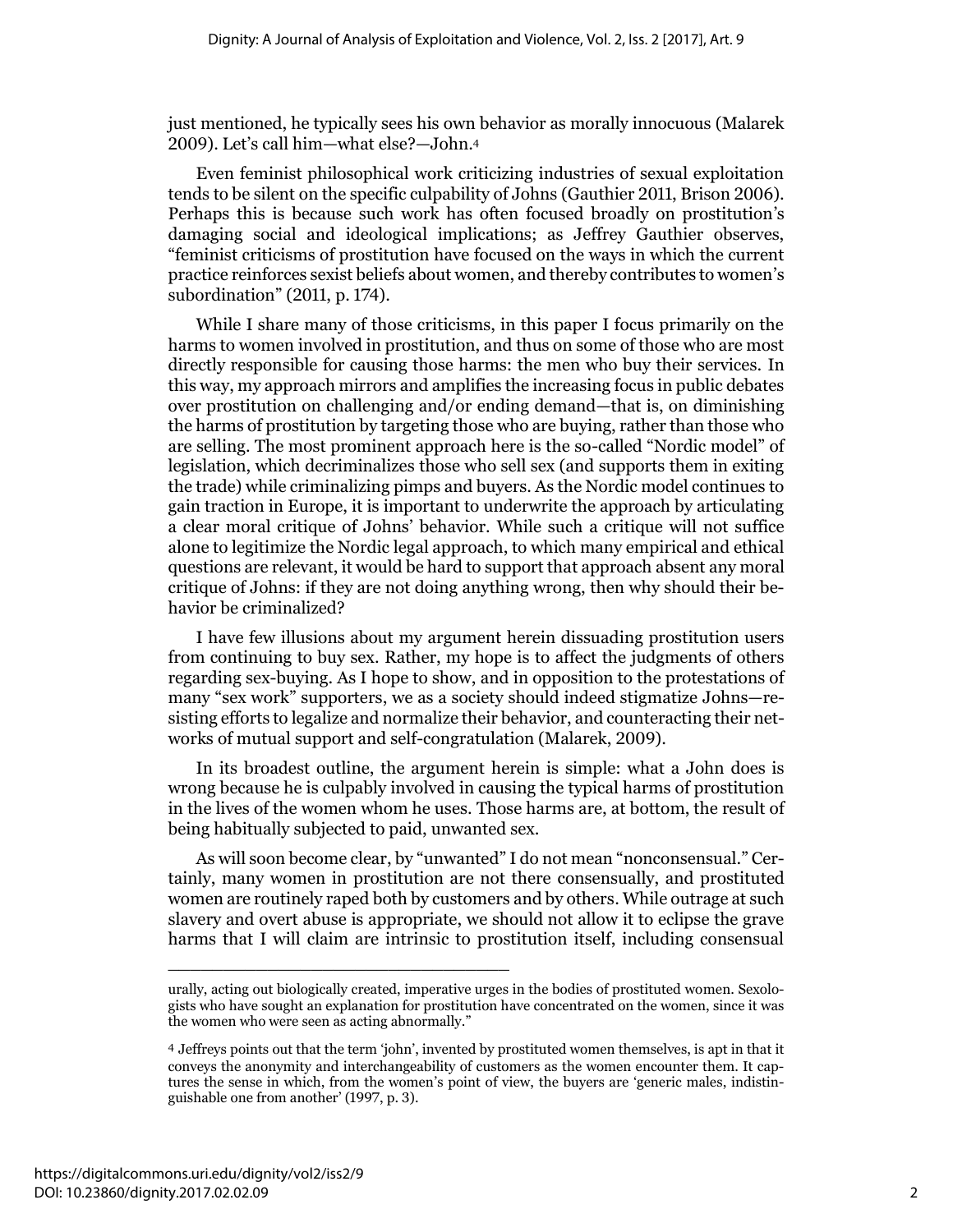prostitution. Those harms, I will argue, are largely the result of unwanted sex, and they are exacerbated rather than mitigated by such sex being bought and paid for.

After a brief explanation of the distinction between wanting something and consenting to it, I will offer an account of what prostitution is like for the women doing it, and of its typical damaging effects on their bodies and psyches. I will contend that one important explanation for those effects is that the sex they are having is unwanted, and that this fact renders morally problematic the behavior of those who inflict the unwanted sex on them. I will then explain why the harms of unwanted sex—which certainly occur outside prostitution as well as within it—are made worse, not better, by the commercial context of prostitution and its associated norms.

A few clarifications and caveats are called for before I begin the argument in earnest. First, although both women and men can and do prostitute, and there are some female Johns, I will focus here on what I take to be the paradigm case: namely, a man purchasing sexual service from a woman. Thus, hereafter, by "the man" I mean the buyer or John, and by "the woman" I mean the woman prostituting.

Second, prostitution is a broad and complex set of practices, including not only street, escort, and brothel prostitution but also stripping, phone sex, pornography, and more.<sup>5</sup> Although I believe that my analysis, suitably modified, could shed light on significant moral features of these other types of prostitution, herein I will focus on prostitution that involves a direct, physical, sexual encounter between a seller and a buyer. To emphasize that prostitution is a condition or activity, not an identity or status, I do not refer to the woman as a prostitute, but rather as a prostituted (or prostituting) woman.

Third, in this paper I focus on the morality of Johns' behavior only insofar as it affects the prostituting woman; my interest is in whether he is wronging *her*, and if so, how. I will thus set aside the moral implications of Johns' actions insofar as they affect other persons—for instance, his deception of or infidelity toward his wife or partner if he has one, the extent to which his behavior puts his other partners at risk for sexually transmitted diseases, and any effects of his use of prostituted women on his overall treatment of his female partner and/or of women in general.

Fourth, for sellers prostitution is often accompanied and/or produced by a set of brutal and punishing background conditions (MacKinnon 2011). These conditions may include desperate poverty, a violent or threatening pimp, drug addiction, and/or prior experiences of sexual abuse (especially in childhood). The general cultural awareness of these background conditions—an awareness often disturbingly reflected in jokes and mockery—is highly relevant to Johns' level of moral blameworthiness, since in general we ought not to take advantage of people whom we have good reason to believe are unusually vulnerable and/or whose

<sup>5</sup> While different scholars and activists use the term "prostitution" differently, it is common among feminist abolitionists to use it in the relatively encompassing way that I indicate here. For analyses of pornography in particular as a form of prostitution, see Whisnant (2004) and Jensen (2004).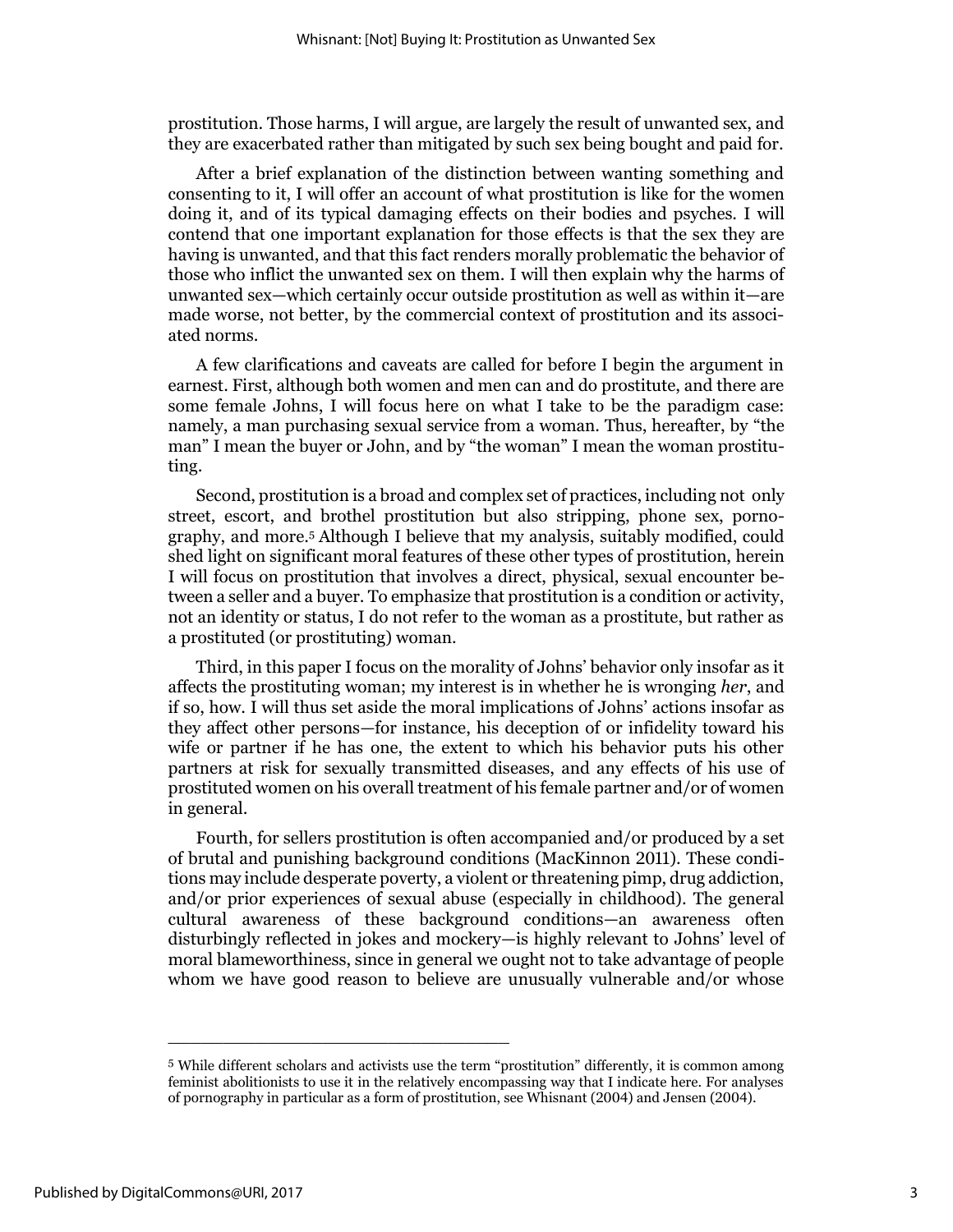consent to do what we want them to do is, at best, questionable. In my view, however, the moral wrongness of the John's behavior does not depend either on such conditions obtaining, or on his being specifically aware of them if they do obtain. I hope to show that what he does is wrong, even absent these exacerbating conditions in the life of the particular woman to whom he does it.

## **Consenting and Wanting**

The difference between consenting to do something and wanting to do it is familiar enough, in a rough and ready way. It is one thing for someone to take a philosophy course because she is interested in learning philosophy; it is quite another thing for someone to take the course only to fulfill a graduation requirement. The latter consents to do something that he does not want to do, that he in fact may want very much not to do, because there is something he does want (a degree) to which taking the course is a necessary means.

Sometimes one consents to do something that one simply has no independent or pre-existing desire to do. For instance, a friend or roommate asks one to ride along on a trip to the grocery store. Before being asked, one was indifferent to the prospect of going to the grocery store, and one still has no particular desire to go, but one consents—perhaps even cheerfully—to go anyway. On other occasions, one consents to do something that one actively desires *not* to do, that one finds repugnant, boring, or otherwise unpleasant: a noxious household chore, for instance, or a visit to a lonely but annoying relative. These brief examples should suffice to suggest that there are many common and straightforward reasons for consenting to unwanted activities.

A person's sex act is unwanted in my sense when, as Clelia Anderson and Yolanda Estes put it, she "performs sexual acts for another without any interest in or desire for connection to that person, without any response to sexual needs of her own, or solely to accomplish some end extraneous to her sexual and emotional satisfaction" (1998, p. 153). The overwhelming majority, if not all, of the sex acts in prostitution are, in this sense, unwanted by the woman. They are acts that she performs not because she wants to, but because there is something else that she does want, to which the sex acts are necessary means. As Catharine MacKinnon puts it, "When you are having sex with someone you want to be having sex with, you aren't generally paying each other. Being one of those things money cannot buy, the real thing is neither bought nor sold" (2011, p. 281). The woman's attitude toward the sex acts of prostitution may sometimes be simple disinterest, but often enough is more strongly negative; as prostitution survivor and activist Rachel Moran observes, "sexual revulsion is a daily experience in prostitution" (2013, p. 158).

We should not be too quick to assume that the thing that the woman wants and anticipates getting, to which the sex is an unwanted but necessary means, is money. Obviously, it may be. But what she wants could also be a drug fix, or to avoid a beating, or to please her pimp and thus be assured of his continued "love" and/or protection, or to make a certain quota of customers tonight and thus be let back into the house by her pimp husband who commandeers and controls any money that she has made. So even when the immediate object is money, the woman's desire or need for money—and for the ordinary goods of life that money can buy—may be far from the whole story. Missing this point may lead us to see women in prostitution as more mercenary in their motivations than many in fact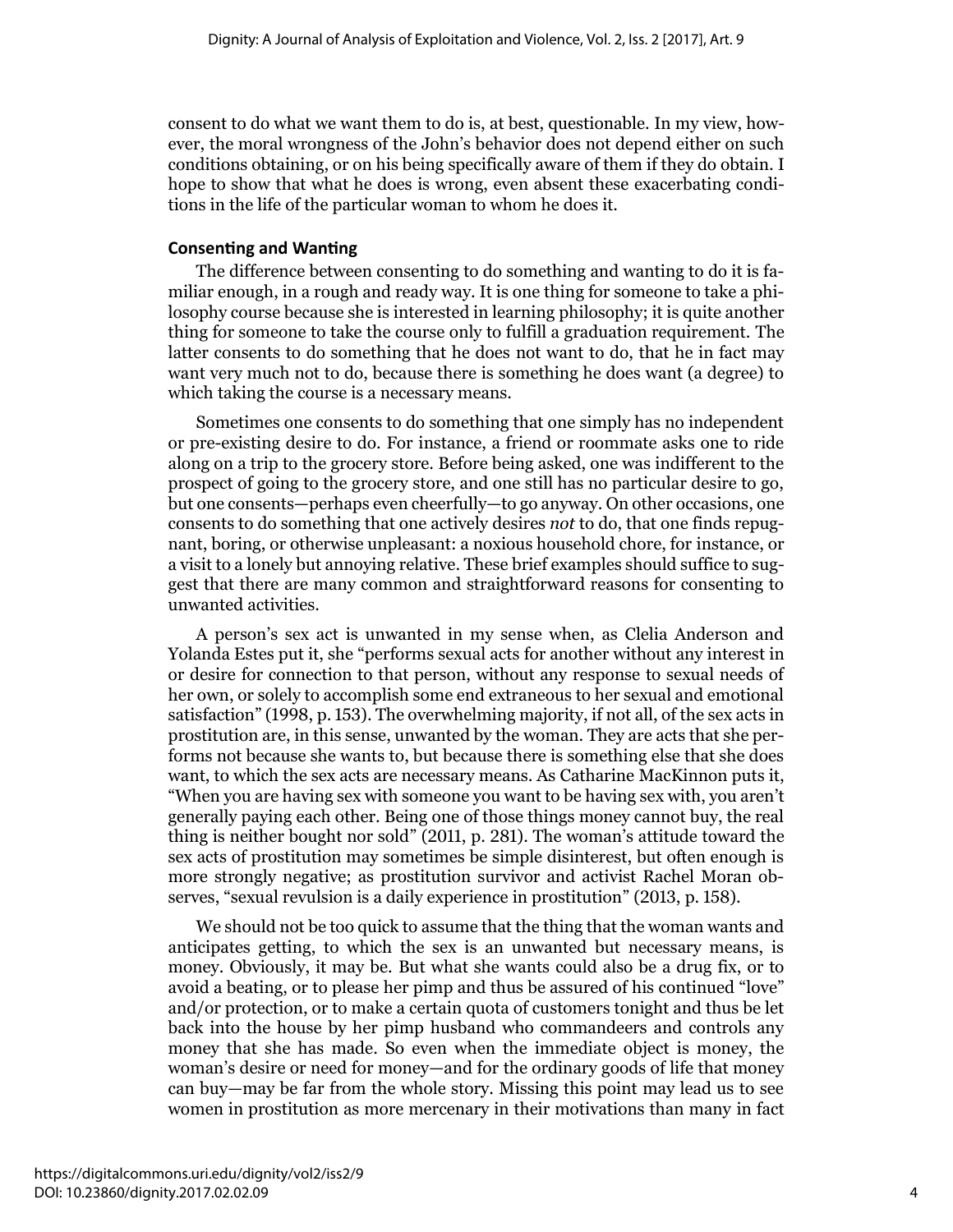are, and to understate the degree of vulnerability and desperation that often underlies their choices.

To clarify, I do not believe that my argument in what follows requires the claim that all sex that is not mutually desired is thereby morally flawed. Ann Cahill criticizes this view, pointing out that "a model of sexuality that assumes that desire precedes sexual engagement, or even arousal, may be distinctly masculinist" (2014, p. 310). Not only can desire emerge during (rather than initially motivating) a sexual encounter, as Cahill observes, but in many ongoing relationships, there are occasions when one partner has sex even though she lacks any particular occurrent (or even emergent) desire to do so. She has sex to please, comfort, and connect with her partner because she loves her partner; and her partner does the same on other occasions. (Note that such generosity would not count as unwanted sex on Anderson and Estes' definition, since it is rooted in an emotional connection to the other person.) Rather, my argument trades on the likelihood that repeated and habitual unwanted sex, unleavened by a broader relational mutuality and taking place in the commercial context of prostitution, results in serious damage to the women having it.

#### **The Experience of Prostitution: Three Common Elements**

In what follows, I describe some key experiential elements that repeatedly arise both in first-person accounts and in research studies of women in prostitution. The three elements discussed here are especially worthy of attention because they appear to cut across many kinds, or contexts, of prostitution—forced and consensual, legal and illegal, pimp-controlled and not, street and brothel, and so on. The presence of these experiential elements across the board suggests that they are in some sense inherent to prostitution itself—rather than, for instance, mere byproducts of social stigma and/or illegality. Of the three elements, two are due (at least in significant part) to the fact that the sex is unwanted, while the third is likely to exacerbate that very unwantedness.

First, women in prostitution commonly report that, to tolerate the experience of prostituting, they have to find some way to dissociate psychologically and emotionally from that experience as it is happening. Women describe this process in various ways. Some say that they "leave their bodies," others that they just "shut down" or "go numb" and pretend not to be there. One woman reports that to get through turning a trick, you have to "make yourself empty inside" (Bishop and Robinson 1998). Many prostituted women—as many as seventy percent, according to one study—use legal or illegal drugs as a means of dissociation (Kramer 2003, p. 191).

These dissociative strategies constitute strong *prima facie* evidence that the sex of prostitution is unwanted. Common sense suggests that one dissociates from something in one's mind because one does not want that thing to be happening; these are modes of psychological escape from an unbearable reality. As Rachel Moran observes, "when a person needs to practise and perfect a state of mental lockdown . . . in order to stand the sexual acts they are enduring, that person is being abused" (2013, p. 110). Indeed, it is striking the extent to which many women's first-person accounts of prostitution, including of the dissociative mechanisms employed to endure it, resemble first-person accounts of rape (Brison 2002). Many prostituted women can report on this continuity in their own experience, since they acquired the dissociative skills early on to survive childhood rape and molestation.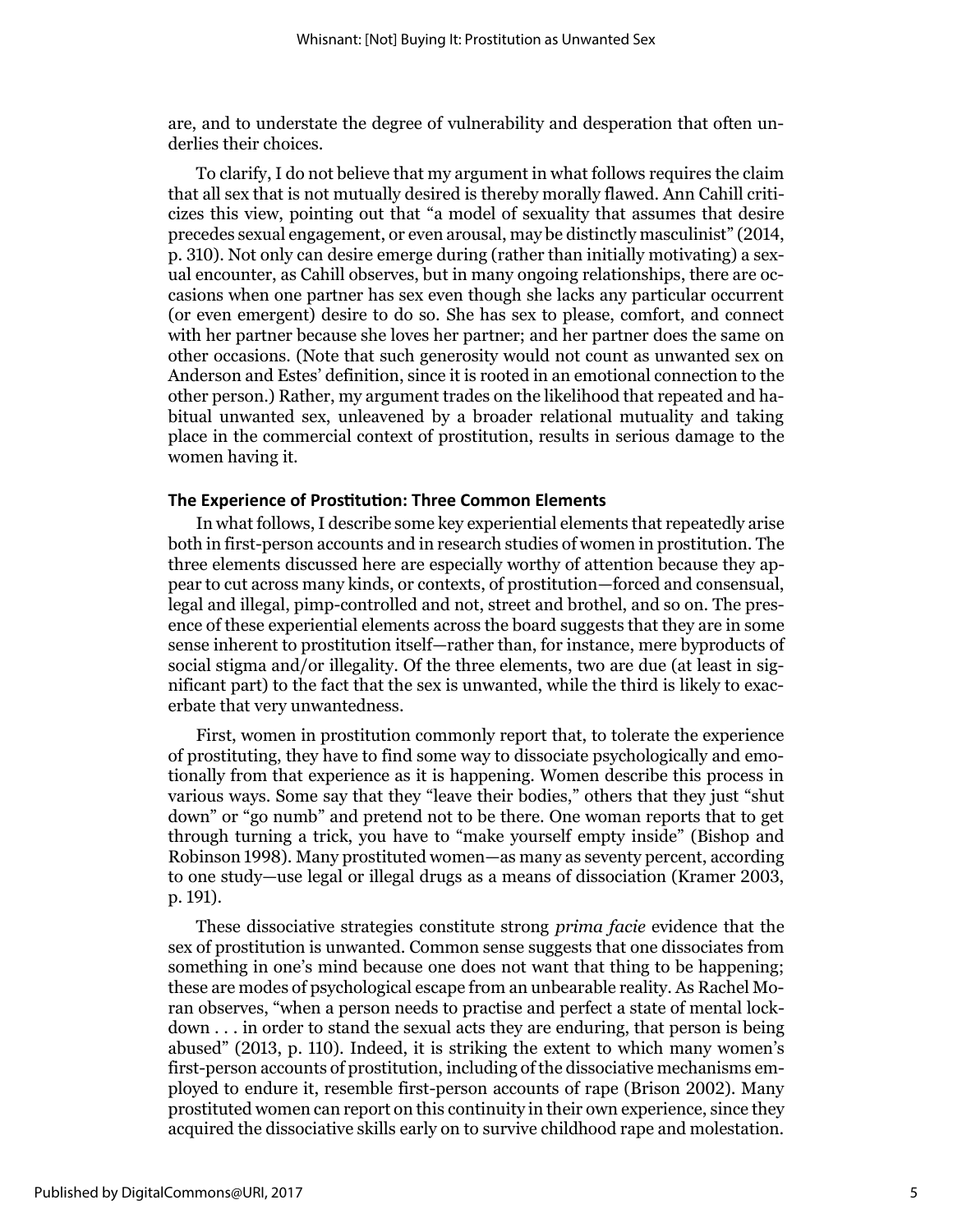The necessity of dissociation to psychological survival is a double-edged sword, since it undermines a clear perception of one's current reality; as Moran puts it, "the disconnection which is so crucial for maintaining [the prostitute's] own peace of mind is itself a pollutant because it forces her to deny to herself the reality of her own experience.... on a psychological level, dissociation is a betrayal of the self" (2013, p. 139).

As Moran's observation makes clear, this first element is closely related to the second: namely, the routine necessity of faking and dissembling in prostitution. Making evident one's real feelings and reactions—which may include boredom, disgust, contempt, and/or fear—is manifestly incompatible with pleasing the John and may subject one to harm at his hands. One must therefore develop considerable skills of pretense. As D.A. Clarke observes, it is not enough for the prostituted woman simply to submit to sexual activity; she is rather expected

to provide active sexual service to the client on demand. She is further expected to provide make-believe at various levels: to pretend that she enjoys it, that he is physically impressive and a good lover, that she finds him attractive; depending on her rank and place in the sex industry she may be required to pretend to be somebody in particular, to act out some simple or complex scenario of the client's choice. The fact is that her job is about lying, and lying at the most intimate level. The more intimate the lie, the more it costs the liar; and this cost, like so many others in our economy, is concealed. (Clarke 1993)

Here, again, a telling parallel can be drawn between rape and prostitution. It is common for rapists to force women not only to perform certain acts, but to feign arousal and enjoyment, to say that they love it, that it's the best they've ever had, and so on. Such coerced performances constitute for victims an especially humiliating and traumatizing aspect of the rape. In prostitution, it is all in a day's work not only to have unwanted sex but to feign enjoyment, because that is what the customer wants.<sup>6</sup> The humiliation of the performance remains, and it becomes yet one more aspect of the experience from which to dissociate.

These two intertwined elements of dissociation and faking often become, over time, so ingrained that they begin to take over the woman's experience even when she is not prostituting. For some prostituting women, dissociation becomes so habitual that they are dissociated—out of it, disengaged, spacey—most if not all of the time. One woman describes the result as follows:

 $^6$  Johns can engage in truly stunning feats of self-deception with respect to such fakery, and in general with respect to the women's experience of their encounters. For example, one man interviewed by Jacquelynne Bailey says, "I suppose I do think of myself as a good lover and I reckon that both of us are getting something out of it, not just me. I presume the women here would think that." Another john, who identifies himself as a "submissive," says that he knows the prostituted woman "wants it, because she is dictating the terms . . . I have to do what the woman wants." Apparently, it has not occurred to him that it is he who "[dictates] the terms," in that he demands that she pretend to dominate him. See Bailey (2002).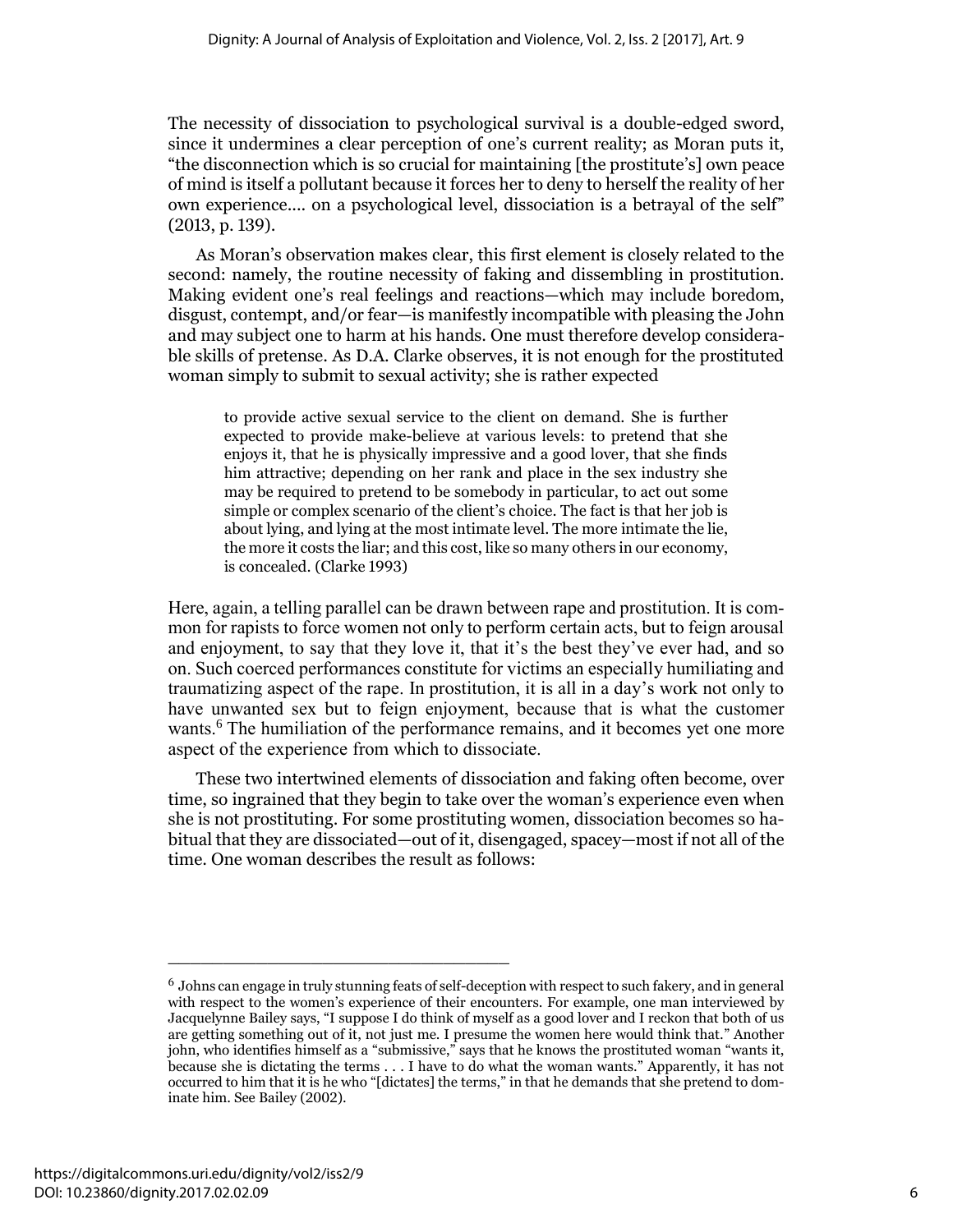Soon I just lost track of days at a time . . . . I started feeling invisible. When I would come back home from a call, I used to stand in front of a mirror and pinch myself to see if I was real. (Williams 1991, cited in Farley 2003)

A similar sense of alienation and disconnection from the body is evident in the comment of another prostituted woman: "I don't really feel like my body's alive, I think of it more as bruised, as a weight." <sup>7</sup> The depersonalization involved in constantly "acting the part of the thing men want her to be" (as researcher Melissa Farley puts it) can result in "the mask [taking] over," such that it begins to eclipse the woman's original or real personality (Farley 2003, xiii-xiv). As one woman puts it, "You become in your own mind what these people do and say with you." 8

The third experiential element is the stunning pervasiveness of hostility and aggression against women in prostitution. While prostituted women are subject to insult and violence from various sources, including pimps and police (MacKinnon 2011, Raphael 2004), my focus here is on their abusive treatment by many Johns. As Andrea Dworkin has observed, the prostituted woman is treated not just as an object but as a target, an outlet for hostility and dominance (1997, pp. 146-47). Women are routinely spat on, called abusive names, and compelled to endure particularly degrading or painful sex acts. In more extreme but still common cases, they are slapped, punched, choked, tied up, kicked, penetrated with dangerous objects, threatened with weapons, burned with cigarettes, and more. Sometimes a woman's submission to such treatment is, as it were, part of the bargain; the John may be willing to pay a high price to subject her to his violent fantasies or degrading fetishes. Other times, the abuse just happens. One way or another, a woman's experience in prostitution is almost sure to include a number of these hostile encounters—to the point that they become normal, rather than surprising or exceptional, in the course of her day-to-day life.

Prostitution is a dangerous, indeed life-threatening, line of work, and it is dangerous in large part because of the aggression and violence of Johns (Moran 2013, MacKinnon 2011, Raphael 2004). The aggression sheds further light on the prevalence of dissociative strategies: when someone is slapping you and calling you a filthy whore, or worse, you need to be able to feel like you are not really there or like it is not really you he is talking to. The aggression is also often connected to the need to dissemble: the John may require you to act like you love being slapped and called a filthy whore, either as part of the bargain or to avoid still worse violence.

Not every prostitution encounter is openly hostile and dangerous, of course, but the woman never knows whether the next John will be the one who rapes, tortures, or tries to kill her. <sup>9</sup> Rachel Moran observes that

<sup>7</sup> This is the comment of a French prostituted woman, cited in Jeffreys (1997), p. 221. See also Ekman (2013), pp. 90-111, and Coy 2012.

<sup>8</sup> Unpublished interview cited in Farley et. al. (2003), p. 58.

<sup>9</sup> It seems likely that in some cases where no violence is committed, that is precisely because the woman—knowing the risks of doing otherwise—has submitted to the Johns' demands. Rachel Moran observes that "the more pliable a woman is, the more she is willing to have her body used and abused according to the whims of her client, the less likely she is to encounter physical violence" (2013, p. 124).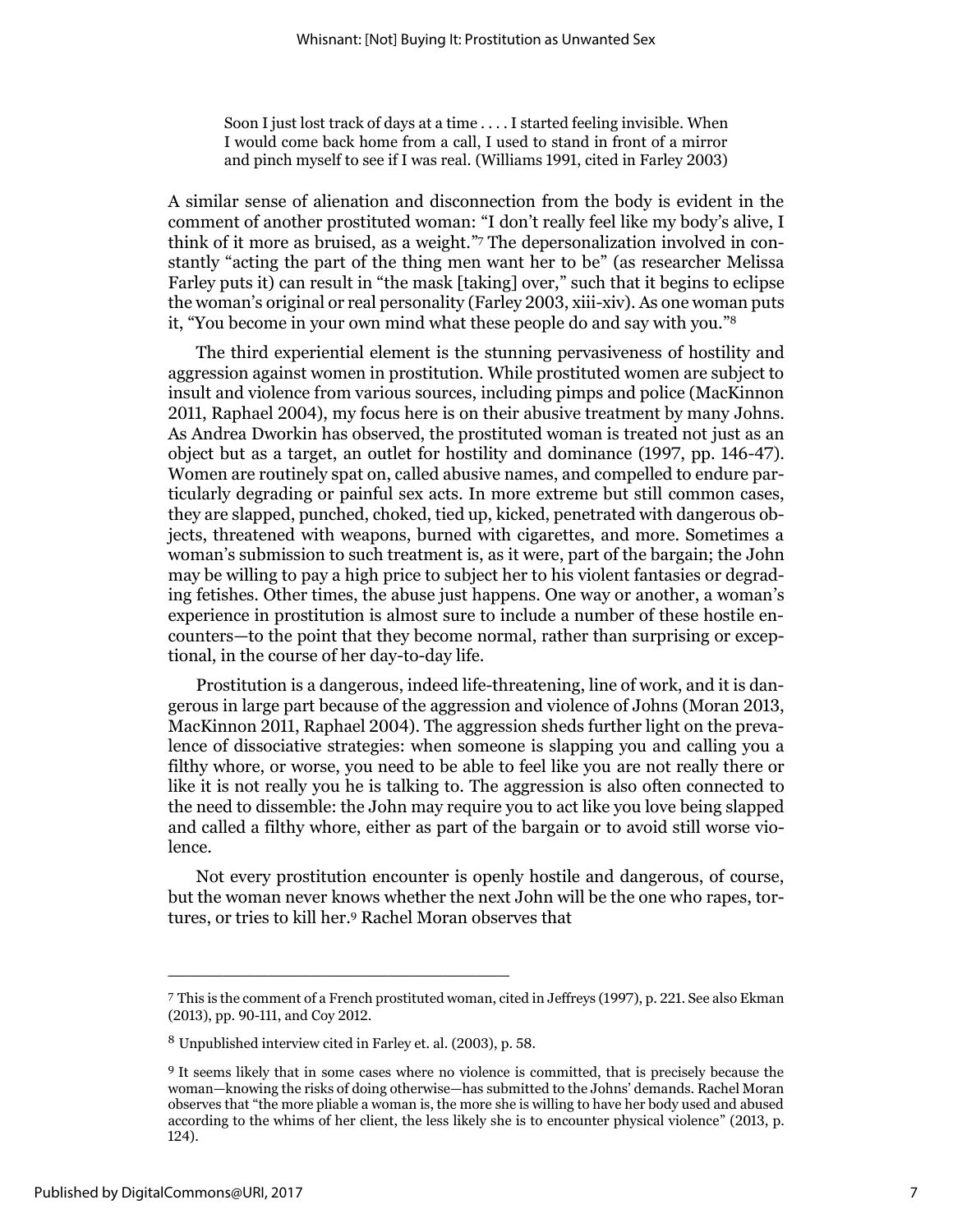if anything is more pervasive than violence itself it is the threat of it . . . For every time I was slapped, punched or dragged around by the hair I was threatened with those actions, subtly or overtly, countless times. . . . The past experience of violence acts as a guarantee of the legitimacy of all present and future threats. (2013, p. 123)

Thus Dworkin, also a survivor of prostitution, describes the experience as follows:

If you have been in prostitution, you do not have tomorrow in your mind, because tomorrow is a very long time away. You cannot assume that you will live from minute to minute.... If you do, then you are stupid, and to be stupid in the world of prostitution is to be hurt, is to be dead. No woman who is prostituted can afford to be that stupid, such that she would actually believe that tomorrow will come. (1997, p. 139)

No one can function with that level of fear and threat foremost in her mind all the time; thus, we come full circle back around to dissociation.

I will have more to say later about what gives rise to the extraordinary levels of violence and hostility against women in prostitution. For now, I'll simply note that the fear and vigilance with which prostituted women live their daily lives—fear directed largely, with good reason, toward Johns—must exacerbate the unwantedness of the sex acts they endure.

Given the experiential elements outlined above, it should not be surprising that prostitution commonly results in devastating damage to women's physical and emotional health. Such damage includes not only the predictable physical effects of violence and STDs, including HIV/AIDS, but also high rates of depression, drug addiction, and other serious psychological difficulties (Herman 2003, MacKinnon 2011). One study of prostituted persons in nine countries, including the U.S., found that 68% of the study subjects met the diagnostic criteria for post-traumatic stress disorder—a rate similar to that of battered women, rape victims, and survivors of state-sponsored torture (Farley et. al. 2003).

## **Johns' Culpability**

At this point, however, we can imagine our John interjecting, "Yes, but is all this really *my* fault? I'm one of the nice ones, after all. I don't choke or spit on or hurl verbal abuse at anyone, and I don't do anything that she doesn't consent to. I just get what I came for, say thank you, pay the nice lady, and go home." He might protest, in short, that any damage to the prostituted women whom he uses is primarily if not exclusively a result of their openly abusive treatment by *other* Johns as well as by pimps, police, and others—and has nothing to do with him.

The John's response, while understandable, is entirely too hasty. In fact, it only makes sense to look to the common structural element of unwanted sex as at least one central explanation for the harms of prostitution. To be in prostitution is to routinely have sex that one does not want, that one (at least often) finds repellent. This fact constitutes the primary occasion for dissociation, and it is worth noting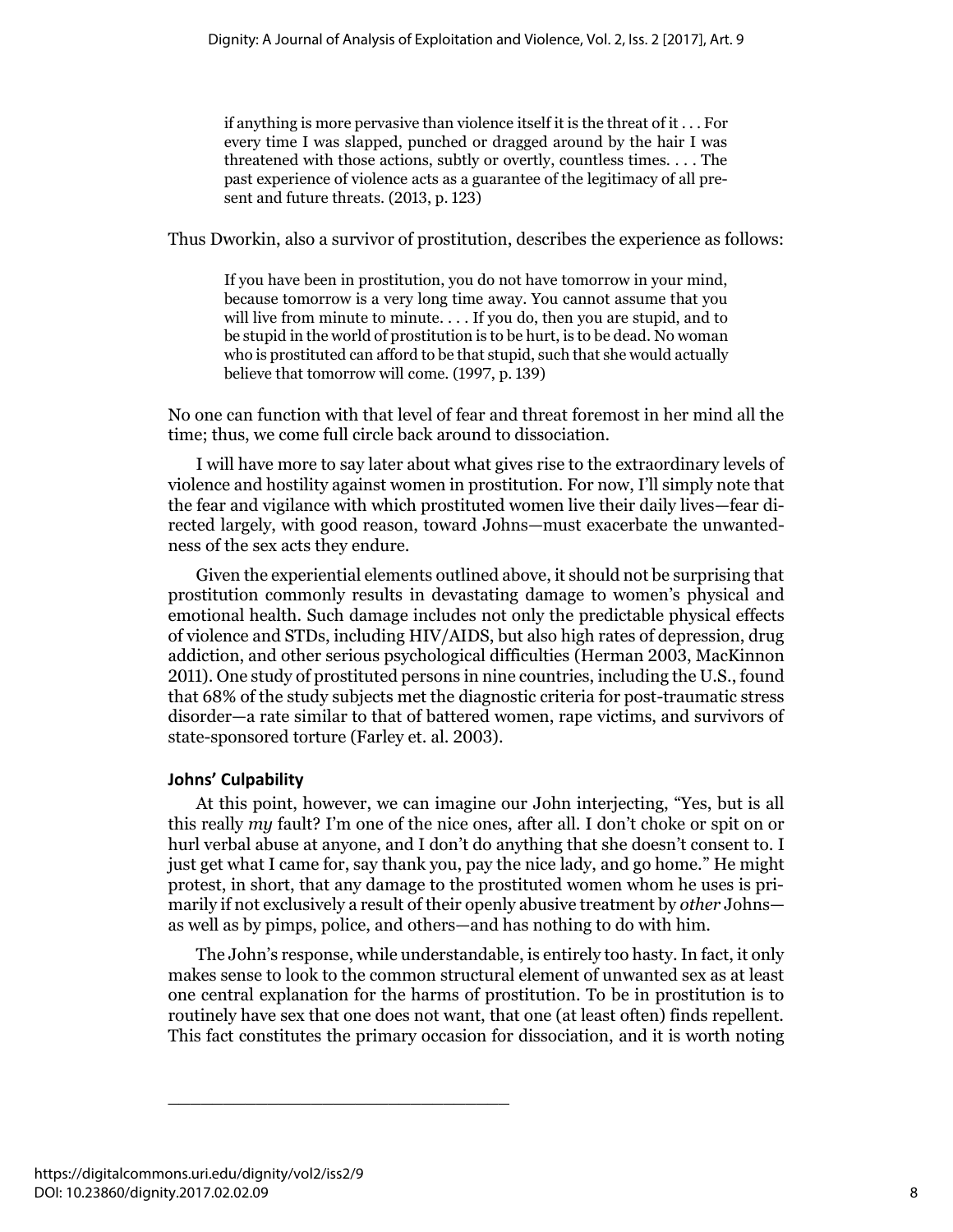that women dissociate from sex acts with all Johns, not only the abusive ones.<sup>10</sup> To shut down or numb out, presumably, is to employ an act of will to transform one's emotional state from disgust, fear, or hatred to indifference. The unwantedness of the sex is also the main reason why women have to fake and dissemble—to pretend that they want it even though they don't. Anyone needing still further evidence of unwantedness might consider the fact that prostituted women commonly develop, and share with each other, techniques for getting it over with as quickly as possible.

One study of prostituted women in South Africa found that, although there was significantly more violence against women prostituting on the street than in brothels, there was no difference in the levels of post-traumatic stress disorder in these two different populations (Farley 2004, p. 1100). This finding suggests that it is the core experience of prostitution itself—not only, or even primarily, the violence often associated with it—that produces in women such severe emotional distress.

The analysis so far suffices to ground a preliminary criticism of the John's behavior: no matter how nice and polite he is, he is having sex with someone who almost certainly does not want it, and who is having to tie herself in psychological knots both to endure it and to fake enjoying it.<sup>11</sup> If, as I am suggesting, unwanted sex is among the most central and inescapable harms of prostitution, then John is involved in causing that harm to the prostituted women whom he uses for sex. Furthermore, his cheerful willingness to impose sexual activity on someone who does not want it displays a deficit of empathy and a grossly inflated sense of sexual entitlement.<sup>12</sup>

It might be objected here that the behavior of many Johns, even if wrong, is not blameworthy because they are unaware of the harm they are doing. After all, the typical John's satisfaction in a prostitution encounter depends on a certain "suspension of disbelief" (O'Connell Davidson, 1998, p. 139) wherein he believes that she *does* want the sexual acts she performs; hence the necessity for her to fake enjoyment. But if he believes this, then why would he see her as being harmed? On the contrary, it would seem to him that she is fortunate to be paid for something that she also enjoys.

As the suspended-disbelief descriptor suggests, however, the John's belief state is not one of simple error but rather of complex and motivated denial. At best, he has what Jeffrey Gauthier describes as "a kind of double consciousness in which

<sup>&</sup>lt;sup>10</sup> I base this claim on the fact that, among many first-person accounts of women's experiences prostituting, I have never seen a woman say or imply that her dissociative practices are limited to encounters with violent johns. Rather, the dissociation is typically described as a steady state that occurs whenever she goes to "work"—and, again, as eventually seeping outside of her "work" life as well. One typical example is a woman in massage parlor prostitution who says, "I've learned not to be there when they touch me. When they touch my breasts I tell myself they're not really touching me . . . I wonder what there is left for me. I wonder where I am." See Ross, Farley, and Schwarz (2003), p. 207.

<sup>11</sup> Even in the unlikely event that a particular prostituted woman does happen to want it, John has no good reason to believe that she does, since her expressions of desire and/or pleasure are likely to be indistinguishable from those of the (much more numerous) prostituted women who fake and dissemble.

 $12$  That such attitudes are also revealed in many men's behavior with their own, non-prostituted partners does not exonerate John, but rather indicates that inflated male entitlement (sexually and otherwise) is unsurprisingly widespread in patriarchal cultures.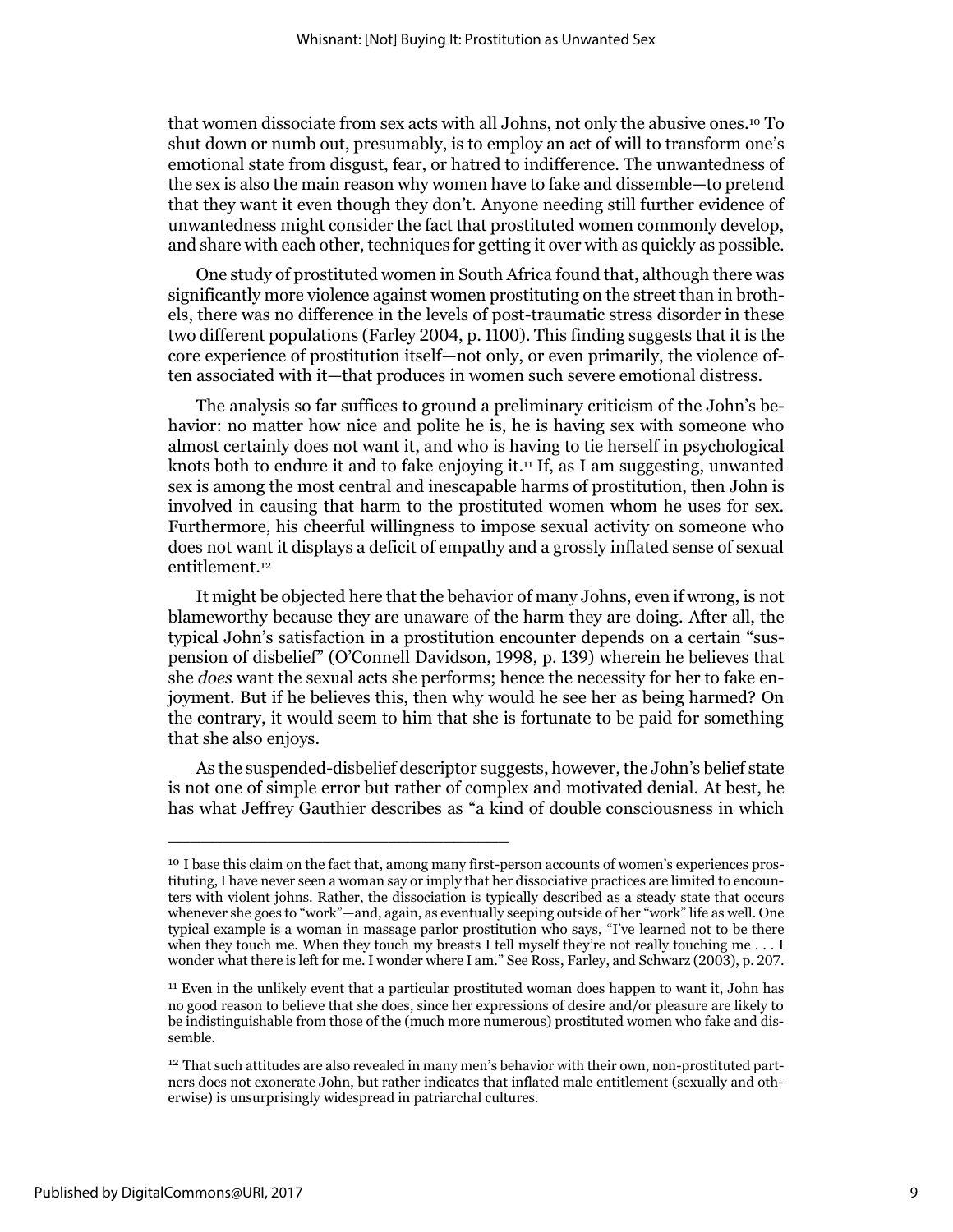[he] believes both that the prostitute is acting on the basis of a contractual agreement, and that she is driven by some kind of sexual motive" (2011, p. 172). And in fact, when Johns volunteer information about their beliefs and desires—as they do in online prostitute-user review forums—they frequently complain that a particular woman fails to *seem* interested and enthusiastic.<sup>13</sup> That is, while they are irate that her performance is not sufficiently convincing, they are nonetheless aware that it is just that: a performance. In these cases, then, the level of entitlement reaches a new level: the John feels entitled not just to sexually use a woman who does not want it, but to have her cater to his fantasies by convincingly faking desire and satisfaction.

#### **Why Is Sex Different?**

So far, I have argued that the unwanted sex of prostitution is harmful, and that those who obtain it are culpably involved in causing that harm. Because the John's sexual use of a prostituted woman is purely optional—he cannot plausibly claim to be satisfying a need, or at least not one that cannot be satisfied without harming others—his behavior is morally illegitimate.

We may still be puzzled, however, about *why* the unwanted sex of prostitution—unlike many other unwanted but consensual activities, both paid and unpaid—would have such harmful effects. After all, mere consent suffices to morally ratify many activities—or, at least, so we commonly think. The waitress does not have to *want* to bring the customer his coffee; it is enough that she consents to do so to earn a paycheck.I do not have to *want* to grade a stack of papers on Descartes; it is enough that I consent to do so as a condition of my getting to do other things that I do want to do and to earn a salary. My complaints about the grading notwithstanding, it is legitimate for my institution to impose this task on me, and doing it does not harm me in any significant way.

So, as the constant refrain goes in discussions of prostitution: What makes sex different? Why isn't it just another service occupation, another form of wage labor—to which, so long as it is consensual, we either have no moral objection or, at least, no more or different such objections than we have to various other forms of wage or service labor? And how could the view that it is different be motivated by anything other than anti-sex puritanism?

In my attempt to answer this question, I do not assume that sex is the *only* activity for which mere consent is not enough. It may well be that people should not have to take philosophy courses, or serve coffee, or whatever else unless they honestly want to. In particular, I do not presume the moral legitimacy of other forms of service labor, or of the fact that they are often unwanted. That is, my claim is not that sex is, in this respect, in a class by itself—but merely that the class exists and that sex belongs to it.

Some frequently-made observations about why sex is different are true and important as far as they go. Sex is very intimate. It penetrates and invades the body—at least for women, and sometimes for men. It is close to the center of hu-

<sup>13</sup> Illustrations of this claim can be found a[t http://the-invisible-men.tumblr.com/.](http://the-invisible-men.tumblr.com/)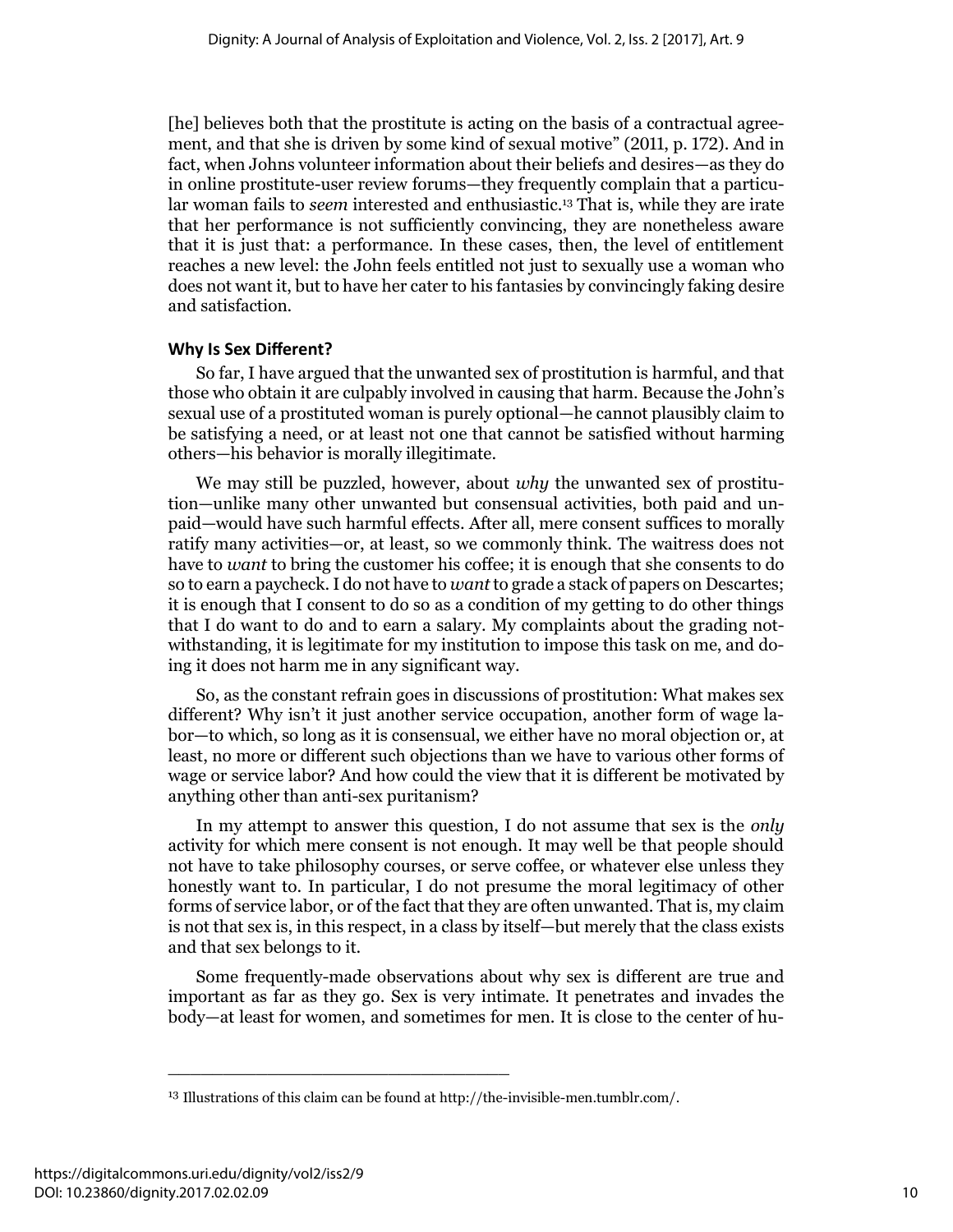man personality and self-definition. It has serious repercussions and risks, especially for fertile women and girls. It is not clear, however, that such answers can support the view that mere consent is not enough to morally ratify sexual activity. After all, if one is fully informed about the intimacy, risks, and repercussions, and one consents anyway—either to have sex for free, or to have it for money—then it is not clear what the problem is, or indeed that there is a problem at all. So, what else can be said here? Why is sex different such that it belongs to the class of human activities that morally ought to be mutually wanted rather than merely consensual?

To motivate some relevant intuitions, consider the following. Rus Funk, a longtime anti-rape educator, reports that when he talks with groups of boys and young men about sex, dating, respect, and rape, they are often most interested in finding out exactly where the line is separating consent from non-consent: "What if she does this or says that—does that count?" <sup>14</sup> They want to know, that is, just how far they can push things without technically committing rape. While their interest in this question is certainly understandable, the moral standard that it sets seems lower than we might wish: they should be interested in finding out not just whether their partner is consenting, but whether she *wants* to be participating. Their own desire to continue with sexual activity should be, at least to some degree, contingent on their partner's desire.

The second kind of case is discussed by Kathleen Trigiani in her critique of bestselling self-help author John Gray (of *Mars and Venus* fame). Trigiani recounts Gray's discussion of one couple, James and Lucy, who (Trigiani goes on)

were having marital problems because of James' guilt over his enjoyment of quickies . . . . Lucy remained unconvinced because she couldn't "respond" to quickies. So James told her: "If you are OK with occasional quickies, I promise to never expect you to respond. It will just be your gift to me. I don't expect you to get anything out of it. You can lie there like a dead log!" (Trigiani 2000)

The consensual, but unwanted, sexual activity that is recommended here seems to me, as it does to Trigiani, a morally ugly spectacle. (That Gray himself celebrates it as a successful resolution reveals much about his sexual politics.) Granted, its ugliness may be overdetermined; for instance, part of what disturbs here is that James does not even want or need for his wife to *fake* interest. But the core of the problem seems to be that, in James's mind, it simply does not matter whether Lucy desires or enjoys the sex. That she consents is enough for him. But should it be?

Some may be inclined to say that these cases are indeed ugly, but that this is precisely because they are non-commercial interactions—that is, they take place in relational contexts where we expect people to have consideration for their partners' desires and feelings. In a commercial context, the lack of such concern and any sexual or emotional payoff is just what is compensated by a monetary benefit. So, we might say, the prostituted woman—unlike poor Lucy—does "get [something] out of it"; it is just that what she gets is some financial or other material benefit rather than sexual or emotional satisfaction. It will thus be important to explain

<sup>14</sup> Rus Funk, personal communication.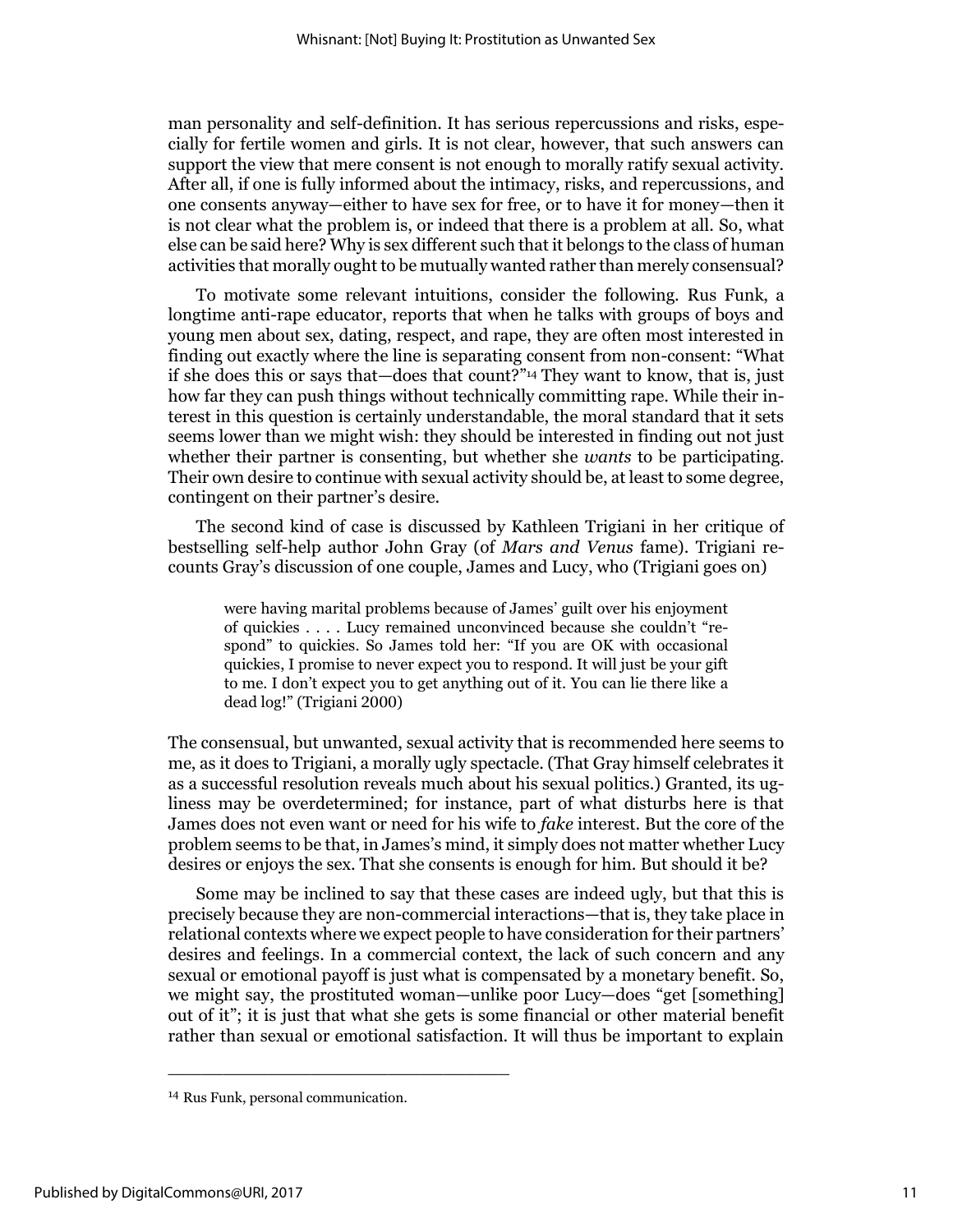(as I will shortly) why the commercial context of prostitution exacerbates rather than obviating the harms of unwanted sex.

Even those who share my intuitions in the cases above, and who are willing to extend them to prostituted sex, will still be looking for what grounds the intuitions. Again, what makes sex different, such that I should want my sexual partner to want to have sex with me, whereas it may matter less—or at least not in all the same ways—whether the person pouring my coffee or grading my paper wants to do that? (Surely there is *some* difference: unwanted waitressing is no fun, but it seldom results in post-traumatic stress disorder.) I will contend that at least a significant part of the answer, and one unremarked in many other philosophical discussions of prostitution, lies in the cultural meanings of sex within patriarchy.

#### **Patriarchy and the Meaning[s] of Sex**

A univocal account of what sex means in a given culture—let alone universally is, of course, impossible; sex can and does mean many different things. But sex has one familiar and timeworn set of cultural meanings within patriarchy that is important to review in this context. According to this set of meanings, to be the male or masculine do-er in the act of sexual intercourse is to express dominance, ownership, and/or aggression toward the female or feminized do-ee. Allan Johnson puts the point this way: "the patriarchal form of heterosexuality is male-dominated, male-identified, and male-centered. As such, its social significance goes beyond sexuality per se, because it also serves as a general model for male dominance and for dominance and aggression in general" (1997, p. 150).

This modeling is painfully evident in many of the ways that we use sexual language. We express our sense that we have been harmed or disrespected by saying "I'm so screwed," and the less delicate among us convey hostility and anger by saying "Fuck you!" Less coarse expressions such as "he possessed," "had," or "took" her also show that we associate sexual intercourse with ownership and dominance. Making a sexual overture to someone is often described as "hitting on" the person, "blow me" expresses contempt and a desire to subjugate the addressee, and the observation that "he made so-and-so his bitch" is understood as a sexualized metaphor for his having established his power and dominance over some feminized if not female other.

On this view, sex harms and defiles, elevating one participant's status in the pecking order at the expense of the other participant's. As Sheila Jeffreys puts it, sexual acts in a male-supremacist culture such as ours "confirm and create political status" (1997, p. 226). In having sexual intercourse, especially for the first time, a man or boy is seen as having gotten or achieved something, a woman or girl as having given something up. He has become a man; she has been made a woman. The more he does it, the more manly and powerful he is; the more she does it, the lower and cheaper she becomes. This sexual double standard is based, at least in part, on our cultural assumptions about what sex is and what it does: namely, that it is an encounter in which one party conquers and gets the best of the other. He is the winner, and thus his status is enhanced by the encounter. She is the loser, the one he got a piece of. Thus, again, sex is seen as lowering a woman's value, making her cheap and dirty, while enhancing a man's power and status.

Although these are not the only meanings of sex, they are among the culturally prominent and shared meanings. I will also suggest shortly that these hostile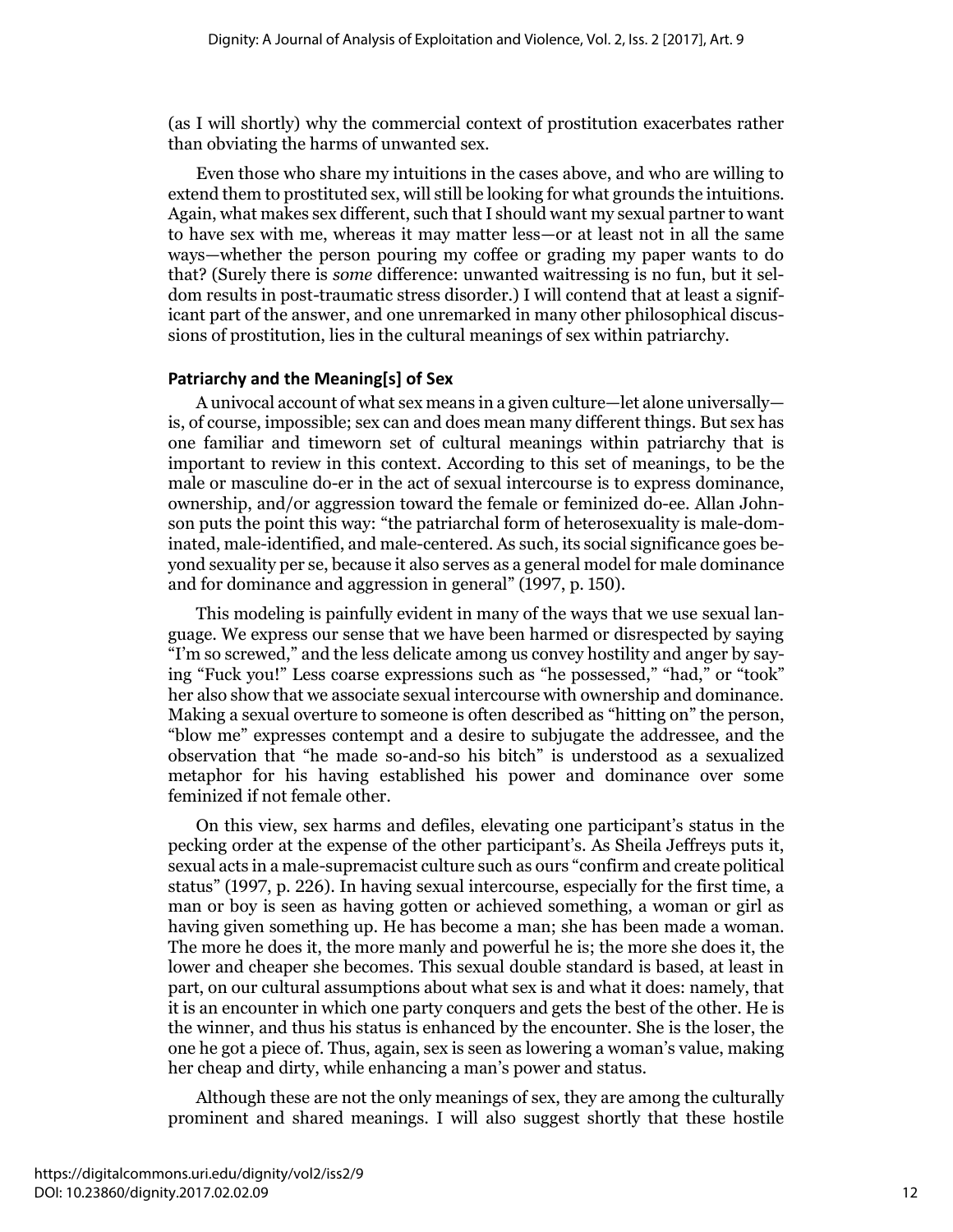meanings are among those most likely to be made manifest in the context of prostitution. For now, however, this brief account suffices to ground an initial suggestion about why it is that sex—unlike coffee-bringing or philosophy-teaching should, in general, be mutually wanted rather than merely consensual. Some complications and exceptions will then follow, the elaboration of which will help move us back toward the case of prostitution.

My basic idea is this: mutual desire is the bare minimum condition that mitigates or defuses the hostile cultural meanings of sex discussed above. Ensuring mutual desire places a minimal context of safety around this act that is considered to—and thus, as a matter of social fact, does—place one party's human value and status in some jeopardy. Coffee-bringing and philosophy-teaching do not require such a defusing context—or at least we would need an argument to show that they do.<sup>15</sup>

This point can help us understand, even if we do not agree with, the concerns of those who insist that it is wrong to have sex without love. What may sometimes underlie this insistence is the conviction, or at least the suspicion, that only a relationship of mutual loving regard can truly lift sex out of, or insulate it from, the hostile cultural meanings just outlined. A context of ongoing love, intimacy, and trust can go some distance toward assuring that what sex means in the culture at large is *not* what it means here, now, between us. It is perhaps not wholly absurd, then, to see sex outside this kind of relationship as morally risky.

Such a relational context can, in fact, ground the kind of exception mentioned earlier to the general principle that sex should be mutually desired: cases where one member of a relationship has sex out of generosity and desire to please the partner. To the extent that we see some such encounters as morally unproblematic, it is at least partly because the broader relational context defuses or even supplants the unfriendly cultural meanings of sex, thus obviating the need for the occurrent mutual desire to defuse those meanings on every single occasion. The relational context can succeed, to a significant extent, in altering those meanings—so that the thing that one does even though one does not particularly want to do it is significantly less dangerous to one's well-being and integrity than it might be outside of this context. In this way, an ongoing relationship with love, trust, and regard can float a couple, morally speaking, through the occasional instance of sex without mutual desire.<sup>16</sup>

<sup>15</sup> I do not mean to suggest that mutual desire is sufficient to morally ratify sexual activity. In particular, there can be shared desire for a kind of sex that might plausibly be viewed as degrading or otherwise morally problematic (for instance, sadomasochism). While I cannot fully address these matters here, I do mean to leave room for the view that sexual activity can be morally wrong even where mutually desired.

<sup>16</sup> As suggested earlier, it may not be quite correct to call these cases of "unwanted sex." It may be more felicitous to describe at least some of them as cases where one does want to have sex, not out of a desire for one's own specifically sexual satisfaction, but rather because it is emotionally gratifying to please and connect with the partner.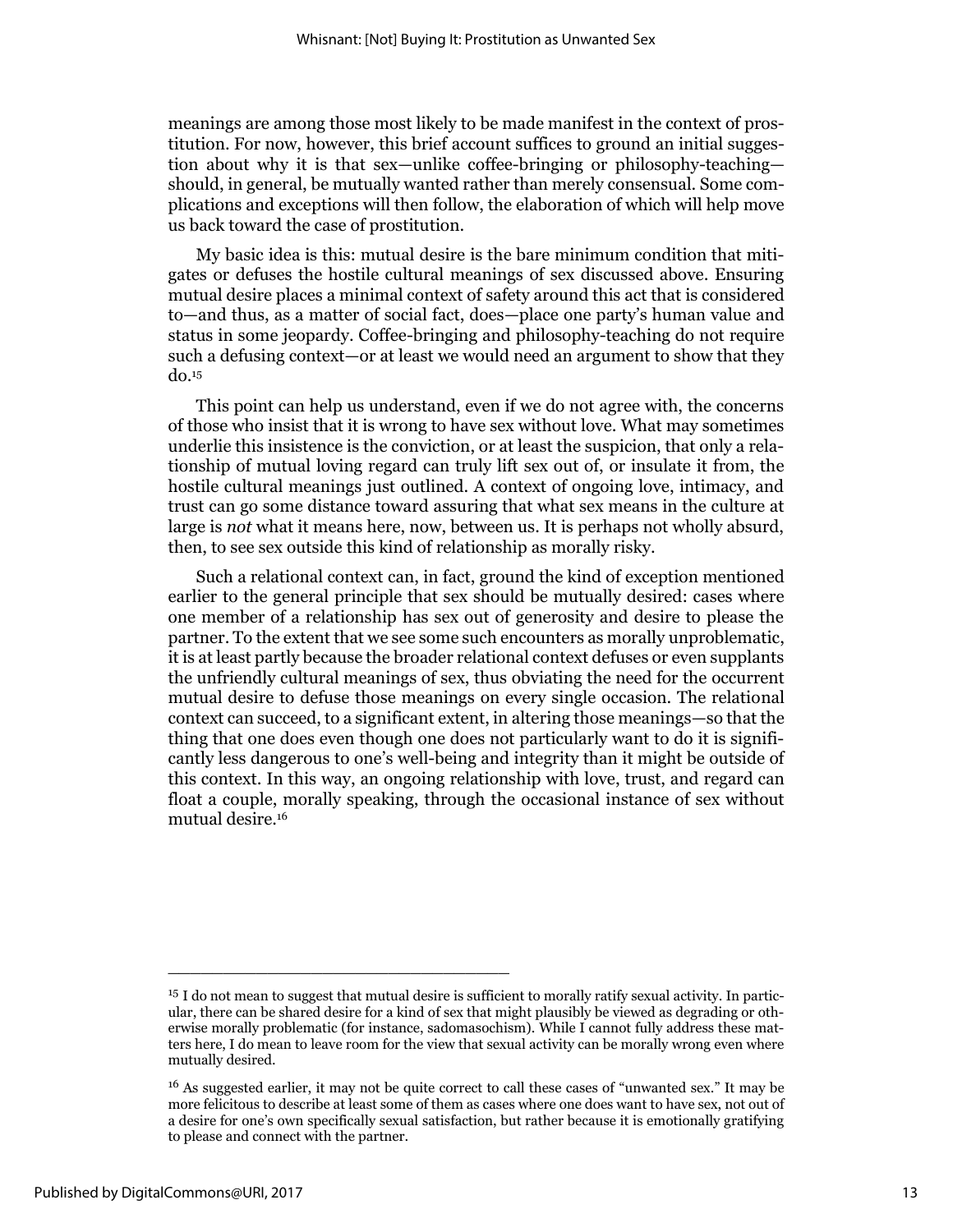#### **Paid For: Exacerbating the Harms of Unwanted Sex**

However, this is never the case in prostitution—indeed, quite the contrary. In prostitution, there is no defusing context of love or even mutual respect or affection. <sup>17</sup> The John has bought his way out of any such thing or even its remotest and most minimal simulacrum. After all, an essential part of what the John purchases in prostitution is a release from most of the interpersonal standards and expectations that otherwise typically accompany intimate encounters. He buys a sexual experience in which he is simply not required to take the other person's needs, desires, or vulnerabilities into account—an experience in which his word is law and his desires carry the day. He buys the entitlement to act, on this occasion and with this person, as what Julia O'Connell Davidson calls a "despotic subject" (2002, pp. 90-92).

Thus, prostitution highlights and exacerbates the most hostile and objectifying cultural meanings of sex. Whereas a context of mutual love and regard can defuse those hostile meanings, the commercial context of prostitution does just the opposite: it provides an arena in which they get especially free play because they are not restrained, compromised, or tamed by ordinary social expectations of even minimal regard or reciprocity. As Anderson and Estes put it, "A man seeks a prostitute in order to avoid the inconvenience of sexual relations with another subject . . . Prostituted sex . . . delivers a woman-thing without the responsibility of dealing with a woman" (1998, p. 155). In this way, commodification ups the ante on the harms of unwanted sex.<sup>18</sup> Indeed, this analysis helps explain a phenomenon discussed earlier: namely, the extraordinary level of aggression and violence directed at the women by many Johns.<sup>19</sup> The commercial context of prostitution unleashes the hostile meanings of sexuality while providing an unusually vulnerable and socially approved target for that hostility.

There is an additional reason why the exchange of money (or other material benefits) exacerbates the harms of unwanted sex in prostitution. In her memoir and analysis, Rachel Moran emphasizes that the transfer of money functions as a mode of silencing:

what you are actually doing when you prostitute yourself is sanctioning and accepting payment for the sexual abuse of your own body. You go through all the negative feelings associated with sexual abuse, but in the sanctioning of it you have effectively gagged yourself. (2013, p. 107)

<sup>17</sup> Granted, a particular John may sincerely express concern for the woman he uses—making sure she is comfortable, for instance, or asking after her health and general well-being. The point is that the commercial norms of the institution deem any such concern an optional extra, and thus he is likely to regard it that way himself: "I'm such a nice guy."

<sup>&</sup>lt;sup>18</sup> For fuller accounts of the meanings and effects of commodifying sex, see Anderson (2002) and Jyrkinen (2012).

<sup>19</sup> Martin Monto (2004) discusses a study of prostitution customers in which their tendency to conceive of sex as a commodity "was associated with rape myth acceptance, attraction to violent sexuality, and failure to use condoms when with prostitutes. This would seem to suggest that this particular orientation toward sexuality . . . may be associated with some of the violence faced by prostitutes" (p. 174).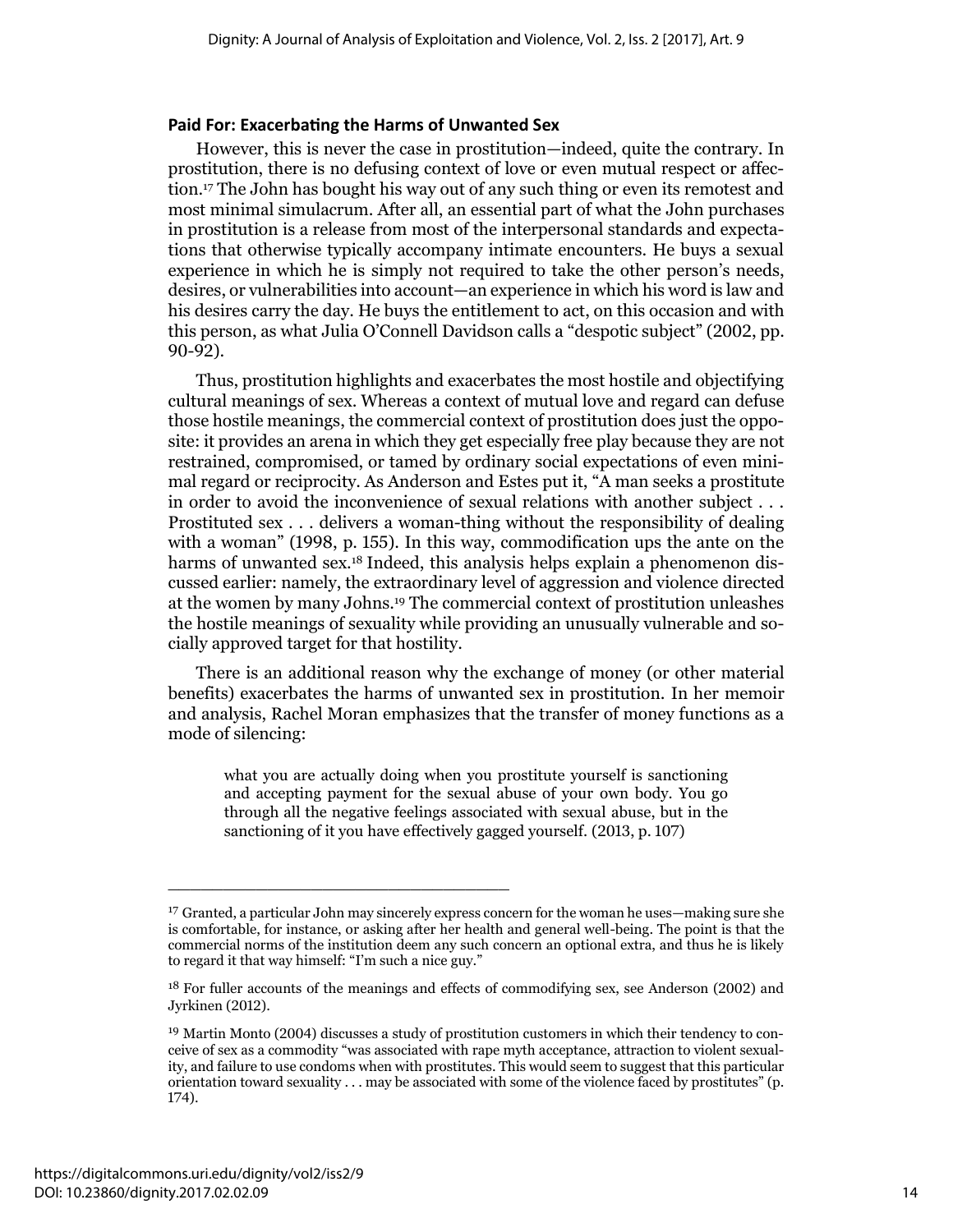Moran's connection to sexual abuse is an apt one, since many child molesters give gifts or money to their victims as a way of buying their acquiescence and keeping them quiet. In much the same way, Moran says, the payment of women in prostitution functions as "hush money" (p. 112).

The silencing function of money exchange in prostitution is exacerbated by two ideological currents. The first is the free-market fundamentalism that underlies much economic and political discourse in the United States—the assumption that, as D.A. Clarke puts it (paraphrasing neoliberal dogma), "The Market is the perfect and maximally functional mechanism by which all human needs can be met; it is automatically just, fair, and free" (2004, p. 165). On this view, all market exchanges are by definition legitimate, and their results are beyond criticism; thus, whatever a woman feels was done to her, or taken from her, in prostitution, she has no legitimate grounds for complaint. The second ideological current has its origin not in capitalism but squarely in patriarchy: the view that women who seek or accept money for sex are "whores," with all that the term implies. The whore, as a character in the patriarchal imagination, is the wrong kind of woman to be—dirty, cheap, tainted, worthless, an outcast—and, crucially, she deserves whatever she gets. Thus, the money exchange in prostitution silences insofar as it places the female recipient squarely into a category of persons thought to be unworthy of concern, justice, or dignity. She knows this as well as anyone else does, and so the money exchange of prostitution, as Moran points out, yields "shame [as] the psychological cancer of prostitution." Moran continues,

The voice of shame that whispers in the ear of some abuse victims: "You can't say you were abused because you got enjoyment from it," is not dissimilar to the voice of blame that tells every prostitute: "You can't say you were abused because you got paid for it." (p. 109)

#### **Some Connections and Implications**

\_\_\_\_\_\_\_\_\_\_\_\_\_\_\_\_\_\_\_\_\_\_\_\_\_\_\_\_\_\_\_

Before concluding, let me draw out a few implications of my argument. First, my analysis may help clarify why some radical feminist critics of prostitution have been tempted to elide entirely the distinction between forced and consensual prostitution. Both are, and are experienced as, unwanted sex—and both do fundamentally rape-like damage to the women involved in them. Furthermore, the factors undermining women's apparent consent to prostitution are so punishing, and the line between meaningful free consent and its lack so shifting and elusive, that it is indeed tempting to throw up one's hands and call it all forced, or all equally forced. <sup>20</sup> My analysis also explains, however, why such elision is a mistake. It wrongly assumes that prostitution—indeed sex in general—can be gravely wrong and harmful *only* if nonconsensual, and thus obscures from view the significant harms of consensual but unwanted sex.<sup>21</sup>

<sup>&</sup>lt;sup>20</sup> The elision is also due in part to the frequency with which proponents of prostitution contend that, while forced prostitution should of course be illegal, "free" or consensual prostitution should be legalized, normalized, and viewed as unproblematic. It is understandable that those radical feminists who strongly disagree with this strategy (as I do), and who are engaged in active political efforts to oppose it, often do so by attacking the "forced versus free" distinction itself.

 $21$  For an illuminating discussion of these harms, see West (2008). West argues that women who engage in consensual but unwanted sex "may sustain real injuries" to their capacities for self-assertion and to their senses of self-possession, autonomy, and integrity. Her comments on the depth and nature of these harms seem particularly applicable to prostituted women: "These harms—particularly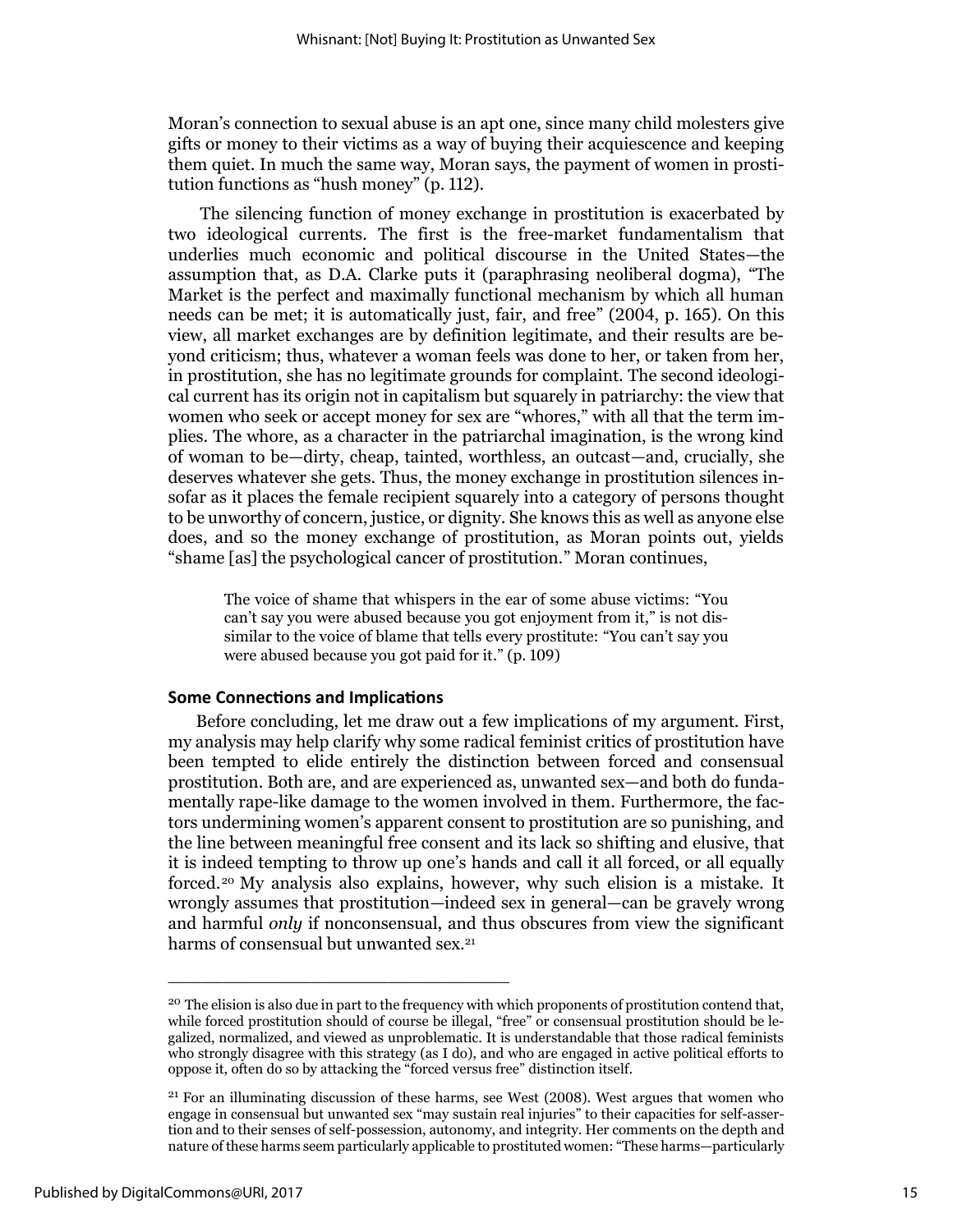Second, the analysis herein helps make sense of the common idea that prostituted women lack self-respect. It reveals as distorted the woman-blaming version of this idea that says "she wouldn't be doing that if she had any self-respect at all," allowing us to understand that the causal arrow goes in the other direction. Prostitution is structured as if for the purpose of destroying the self-respect of those who do it. The identity and status of the prostituted woman is defined by her unconditional susceptibility to an act that is culturally considered to diminish the human value of those to whom it is done. Furthermore, surviving the daily demands and material conditions of prostitution—not least the dull and dehumanizing routine of unwanted sex—requires that she mute and suppress her instincts toward self-respect, self-determination, and integrity. Little wonder, then, that the levels of serious psychological disturbance among prostituted persons, including self-mutilation and suicide attempts, are as high as they are.

Third and finally, my account suggests that the most fundamental and most nearly universal harms of prostitution would not be remedied, and would likely be exacerbated, by its legalization. The sex of legal prostitution is, after all, just as unwanted and paid-for as the sex of illegal prostitution; thus, we can expect—and the research suggests—the same levels of dissociation, dissembling, and so on to occur where prostitution is legal as where it is illegal. Furthermore, I think my analysis suggests that legalization advocates are mistaken in their frequentlyheard claim that legalization will reduce violence toward prostituted women.<sup>22</sup> I have argued that the primary reason for the violence of many Johns is the volatile context created by the unleashing of the hostile cultural meanings of sex, within a commercial setting that is thought to release consumers from many ordinary human obligations. There is little reason to expect that either of these cultural forces will change dramatically anytime soon,<sup>23</sup> and certainly, there is no reason to suppose that legalizing prostitution would tame or alleviate them in any way.

Advocates of legalization often claim that it will help prostituted women by removing the stigma of what they do. If my analysis is correct, however, the stigma, or set of attitudes and prejudices, that makes prostitution degrading and dangerous is not (or not only) the hatred of prostitutes *per se*, but rather the contempt for women as such that is encoded and expressed in patriarchal hetero-sexuality. The

if multiplied over years or indeed over an entire adulthood—may be quite profound, and they certainly may be serious enough to outweigh the momentary or day-to-day benefits garnered by each individual transaction. Most debilitating, though, is their circular, self-reinforcing character: the more thorough the harm—the deeper the injury to self-assertiveness, self-possession, autonomy and integrity—the greater the likelihood that the woman involved will indeed not experience these harms as harmful, or as painful . . . . that they are not felt as harmful is a consequence of the harm they have already caused" (p. 264-265).

<sup>&</sup>lt;sup>22</sup> My own argument aside, it is worth bearing in mind that the most obvious effect of legalization is a dramatic upsurge in prostitution itself. (See Raymond 2013.) A seldom-noted implication of this fact is that, even if legalization brought about a modest decrease in the rate of violence in prostitution, the manyfold increase in the total number of women prostituting means that overall more women are victimized by violence in prostitution (not to mention suffering the other typical harms of prostitution that I've discussed here).

<sup>&</sup>lt;sup>23</sup> For a comprehensive discussion of the connections between free-market consumerist ideology and prostitution, and of the failure of both the political right and the political left to apprehend and respond to these connections, see Clarke (2004).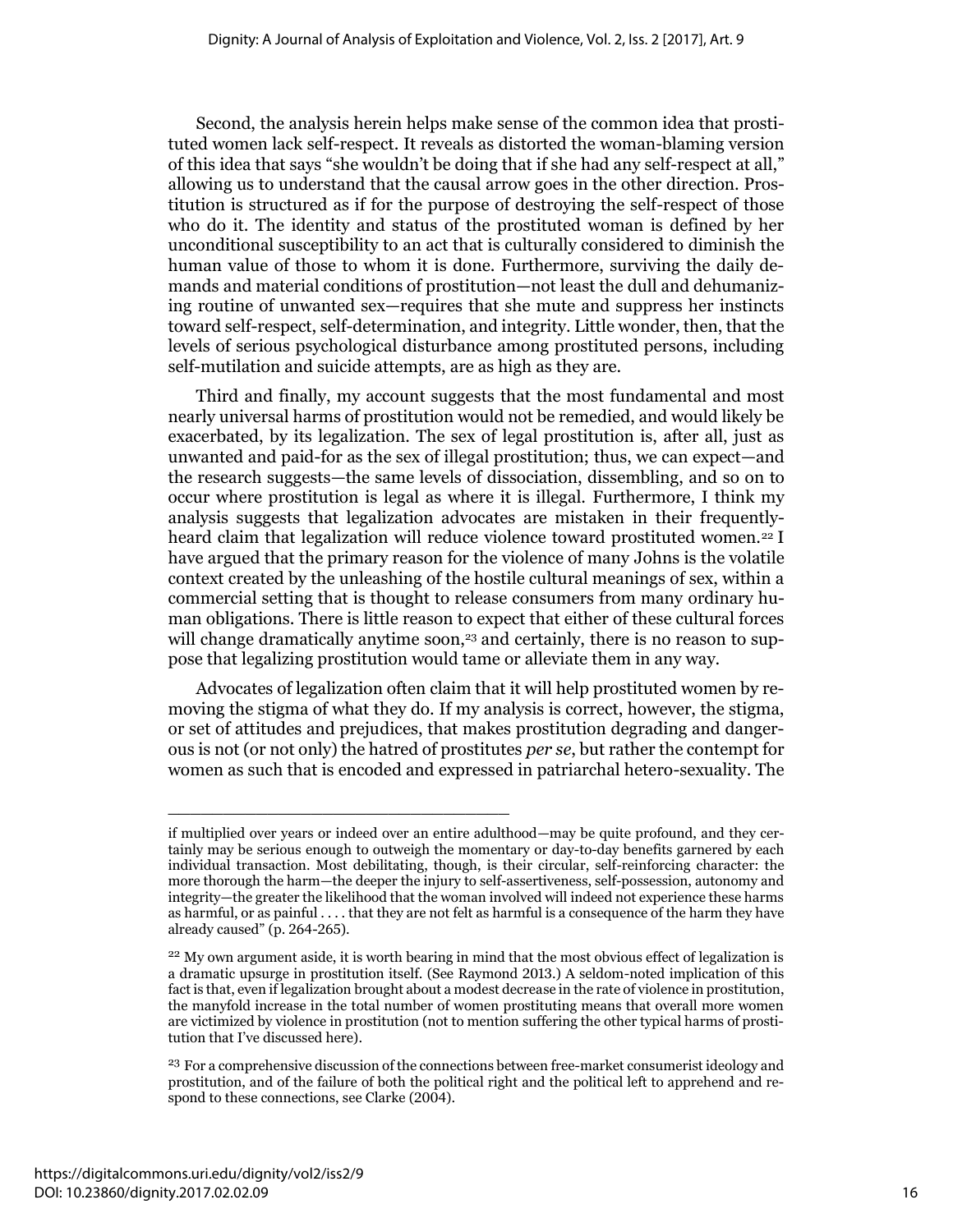stigma of prostitution derives not from its illegality—after all, Johns' behavior is also illegal but is not similarly stigmatized—but rather from the culturally recognized *status* of the prostituted woman as receptacle and target for sexualized male dominance and misogyny. Each act of prostitution—whether legal or not—solidifies the woman's status as a prostitute, thus deepening the stigma and making her more, not less, of a target. Thus, as Sheila Jeffreys puts it, "Prostitution cannot be saved . . . by removing the stigma, when it is precisely the attitudes identified as 'stigma' that create the phenomenon of prostitution in the first place" (1997, pp. 240-41). Fortuitously, this point also helps us articulate a further moral criticism of the John: in using a prostituted woman—whether legally or illegally, and whether or not he is gentle and polite—he both exploits and deepens her degraded status.

If the preceding conjectures are right, then legalization serves only to place a cloak of legitimacy around the devastating harms that I have argued are intrinsic to prostitution as we know it. In fact, as mentioned earlier, my analysis may offer some implicit support for the so-called Nordic model of legislation, which criminalizes the pimp and the buyer, but not the seller, in prostitution.<sup>24</sup> My account moves us in this direction, at least, by showing that Johns are wrongfully harming the women from whom they buy sexual service.

### **Conclusion**

The view that prostitution is just a job like any other job depends for its surface plausibility not only on considerable naiveté about the conditions of life for most prostituted persons, but also on a convenient forgetfulness about some of the most central and familiar meanings of sex in our patriarchal culture. Given those meanings, it is morally important across many contexts for sex to be mutually desired, rather than merely consensual. Furthermore, the typical harms of unwanted sex are greatly amplified when the right to impose such sex on another person is thought to have been bought and paid for.

Prostitution tells many lies. But it tells important, if uncomfortable, truths about sex in our culture. The combustible power of these truths, combined with our resistance to examining them, explains why prostitution is both celebrated and

<sup>&</sup>lt;sup>24</sup> Advocates of legalization frequently claim that legalization is necessary to enable prostituted women to report acts of violence against them. Such claims ignore the Nordic model option (originating in a 1999 Swedish law): decriminalizing the women while keeping and enforcing laws against pimps and johns, thus penalizing those who are harming others rather than those being harmed. In this way, advocates of legalization encourage the invalid inference that, in order to stop criminalizing vulnerable people who have enough problems as it is, we must also treat pimps as legitimate employers and johns as legitimate consumers. For a full account of the Swedish law, its justification, and its consequences, see Ekberg (2004).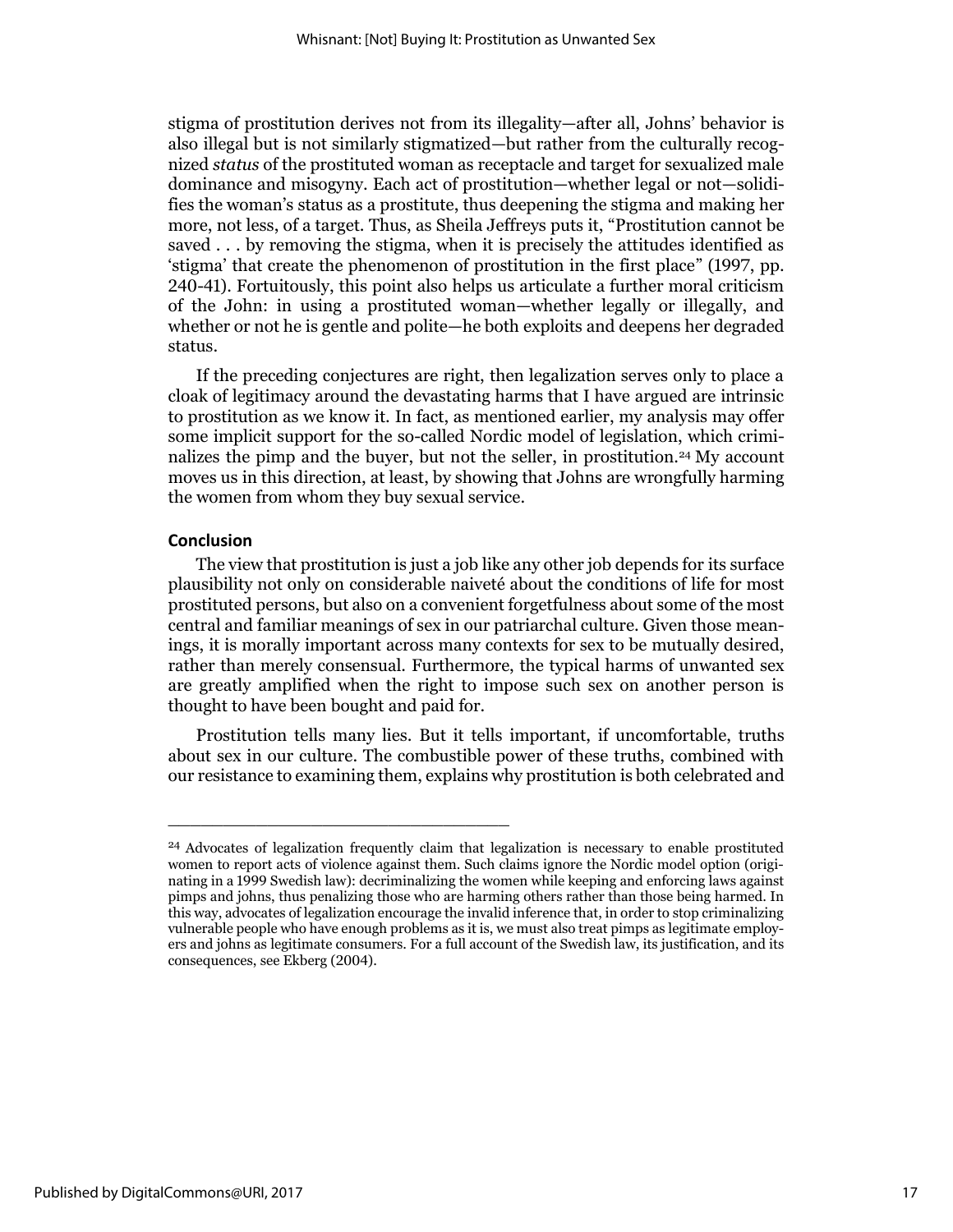vilified, both publicized and hidden away, both institutionalized and pushed underground. The particular brutality of these truths as they are made manifest in prostitution helps explain the growing global strength of movements for prostitution abolition.

## **ACKNOWLEDGMENTS**

For helpful comments and suggestions, thanks are due to the *Dignity* reviewers, to my departmental colleagues, and to audience members at the conference on *Gender, the Body and Objectification* in Sheffield, UK. *Dignity* thanks the following reviewers for their time and expertise: Janice G. Raymond, Professor Emerita, University of Massachusetts, Amherst, Board of Directors, Coalition Against Trafficking in Women (CATW), USA; Mar Brettmann, Executive Director, BEST, Business Ending Slavery and Trafficking, USA; and Marjut Jyrkinen, Associate Professor, Work-Life Equality and Gender Studies, Research Director of the Social and Economic Sustainability of Future Work-Live (WeAll) Consortium, University of Helsinki, Finland.

## **AUTHOR BIOGRAPHY**

Rebecca Whisnant (ORCID.org/0000-0002-1541-6856) is an associate professor and chair of the philosophy department at the University of Dayton. She is the author of numerous articles, including (most recently), "But what about feminist porn? Examining the work of Tristan Taormino," "Our blood: Andrea Dworkin on race, privilege, and women's common condition," and "Pornography, humiliation, and consent." She is co-editor (with Christine Stark) of *Not For Sale: Feminists Resisting Prostitution and Pornography* and (with Peggy DesAutels) of *Global Feminist Ethics*. She serves on the board of Culture Reframed, a national non-profit organization addressing pornography as a public health issue.

## **RECOMMENDED CITATION**

Whisnant, Rebecca. (2017. [Not] buying it: Prostitution as unwanted sex. *Dignity: A Journal of Sexual Exploitation and Violence*. Vol. 2, Issue 2, Article 9. *DOI:10.23860/dignity.2017.02.02.09.*  Available at http://digitalcommons.uri.edu/dignity/vol2/iss2/09.

## **REFERENCES**

Anderson, Clelia Smith, and Yolanda Estes. (1998). The myth of the happy hooker: Kantian moral reflections on a phenomenology of prostitution. In Stanley French, Wanda Teays, & Laura M. Purdy (Eds.,), *Violence against women: Philosophical perspectives* (152-158). Ithaca, NY: Cornell University Press.

Anderson, Scott. (2002). Prostitution and sexual autonomy: Making sense of the prohibition of prostitution. *Ethics*, 112 (4), 748–80.

Bailey, Jacquelynne. (2002). "I don't come here for the conversation." The Guardian, April 7. Retrieved from [http://www.theguardian.com/world/2002/apr/08/gender.uk.](http://www.theguardian.com/world/2002/apr/08/gender.uk)

- Bishop and Robinson. (1998). *Night market: Sexual cultures and the Thai economic miracle*. New York, NY: Routledge.
- Brison, Susan. (2002). *Aftermath: Violence and the remaking of a self*. Princeton, NJ: Princeton University Press.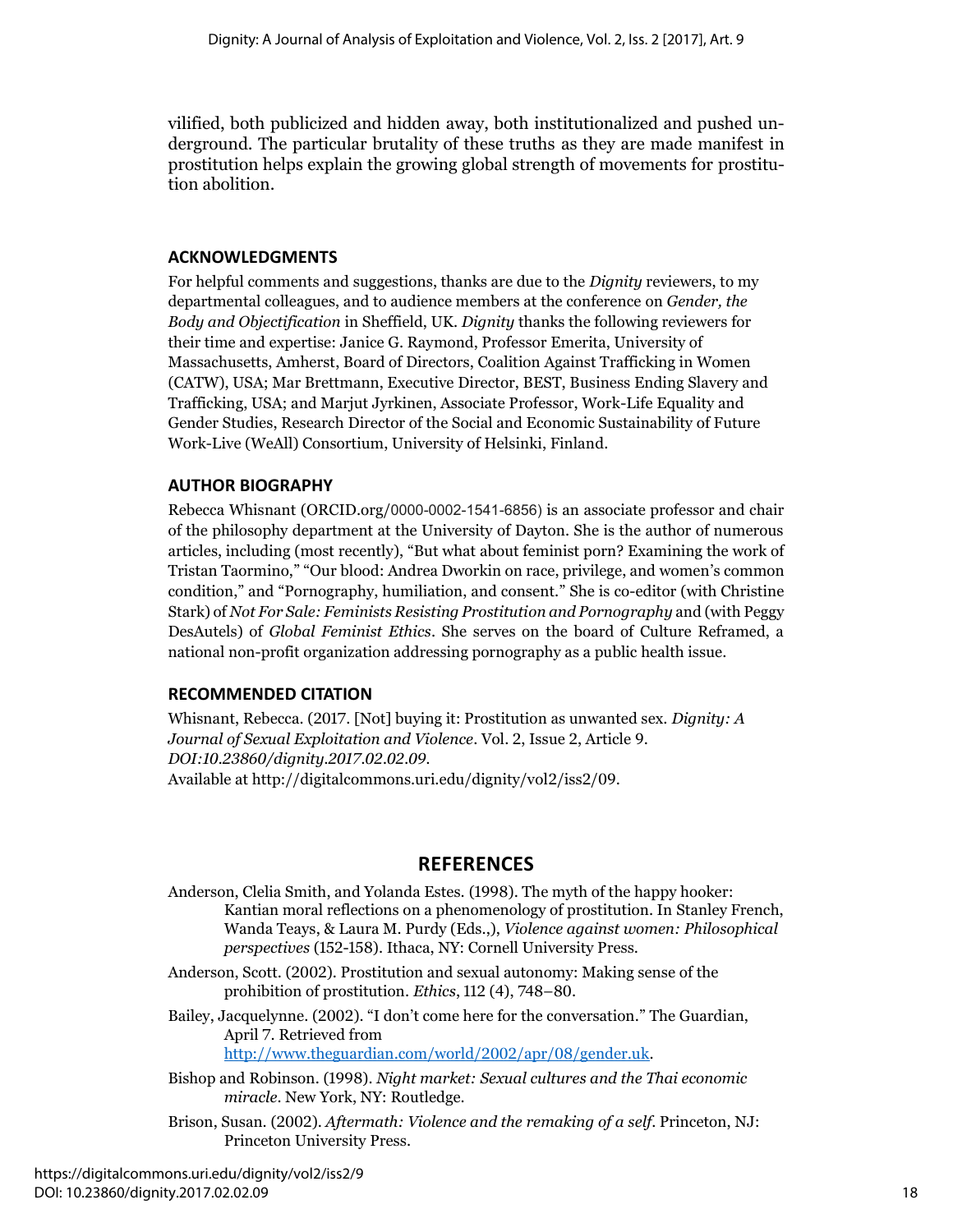- Brison, Susan. (2006). Contentious freedom: Sex work and social construction. *Hypatia*, 21 (4), 192-200.
- Cahill, Ann. (2014). Recognition, desire, and unjust sex. *Hypatia*, 29 (2), 303-319.
- Clarke, D.A. (1993). Consuming passions: Some thoughts on history, sex, and free enterprise. In *Unleashing feminism: Critiquing lesbian sadomasochism in the gay nineties*, ed. Irene Reti. Santa Cruz, CA: Herbooks. Also available at <http://www.nostatusquo.com/ACLU/Porn/SexualFascism/dc/conpash.html>
- Clarke, D.A. (2004). Prostitution for everyone: Feminism, globalisation, and the "sex" industry. In C. Stark and R. Whisnant (Eds.), *Not for sale: Feminists resisting prostitution and pornography* (149-205). Melbourne: Spinifex Press.
- Coy, Maddy. (2012). "'I am a person too': Women's accounts and images about body and self in prostitution." In M. Coy (Ed.), *Prostitution, harm, and gender inequality* (103-120). Burlington, VT: Ashgate Press.
- Coy, Maddy, Miranda Horvath, and Liz Kelly. (2012). Troubling notions of male entitlement: Men consuming, boasting and confessing about paying for sex. In Coy, ed., *Prostitution, harm, and gender inequality* (121-140). Ashgate Press.
- Davidson, Julia O'Connell. (1998). *Prostitution, power, and freedom*. Ann Arbor: University of Michigan Press.
- Davidson, Julia O'Connell. (2002). The rights and wrongs of prostitution. *Hypatia*, 17 (2), 84-98.
- Dworkin, Andrea. (1997). Prostitution and male supremacy. In *Life and death: Unapologetic writings on the continuing war against women* (139-151). New York, NY: The Free Press. Also available at [http://www.nostatusquo.com/ACLU/dworkin/MichLawJourI.html.](http://www.nostatusquo.com/ACLU/dworkin/MichLawJourI.html)
- Ekberg, Gunilla. (2004). The Swedish law that prohibits the purchase of sexual services. *Violence Against Women*, 10 (10), 1187-1218.
- Ekman, Kajsa Ekis. (2013). *Being and being bought: Prostitution, surrogacy, and the split self*. Melbourne: Spinifex Press.
- Farley, Melissa. (2004). "Bad for the body, bad for the heart": Prostitution harms women even if legalized or decriminalized. *Violence Against Women*, 10 (10), 1087-1125.
- Farley, Melissa et. al. (2003). Prostitution and trafficking in nine countries: An update on violence and post-traumatic stress disorder. In M. Farley (Ed.), *Prostitution, trafficking, and traumatic stress* (33-74). Binghamton, NY: Haworth.
- Gauthier, Jeffrey. (2011). Prostitution, sexual autonomy, and sex discrimination. *Hypatia*, 26 (1), 166-186.
- Herman, Judith. (2003). Hidden in plain sight: Clinical observations on prostitution. In M. Farley (Ed.), *Prostitution, trafficking, and traumatic stress* (1-13).. Binghamton, NY: Haworth.
- Jeffreys, Sheila. (1997). *The idea of prostitution*. Melbourne: Spinifex Press.
- Jensen, Robert. (2004). Just a john? Pornography and men's choices. Available at [http://uts.cc.utexas.edu/%7Erjensen/freelance/justajohn.pdf.](http://uts.cc.utexas.edu/~rjensen/freelance/justajohn.pdf)
- Johnson, Allan. (1997). *The gender knot: Unraveling our patriarchal legacy*. Philadelphia, PA: Temple University Press.
- Jyrkinen, Marjut. (2012). McSexualization of bodies, sex and sexualities: Mainstreaming the commodification of gendered inequalities. In Coy, ed., *Prostitution, harm, and gender inequality* (13-32). Burlington, VT: Ashgate Press.
- Kramer, Lisa A. (2003). Emotional experiences of performing prostitution. In M. Farley (Ed.), *Prostitution, trafficking, and traumatic stress* (187-197). Binghamton, NY: Haworth.